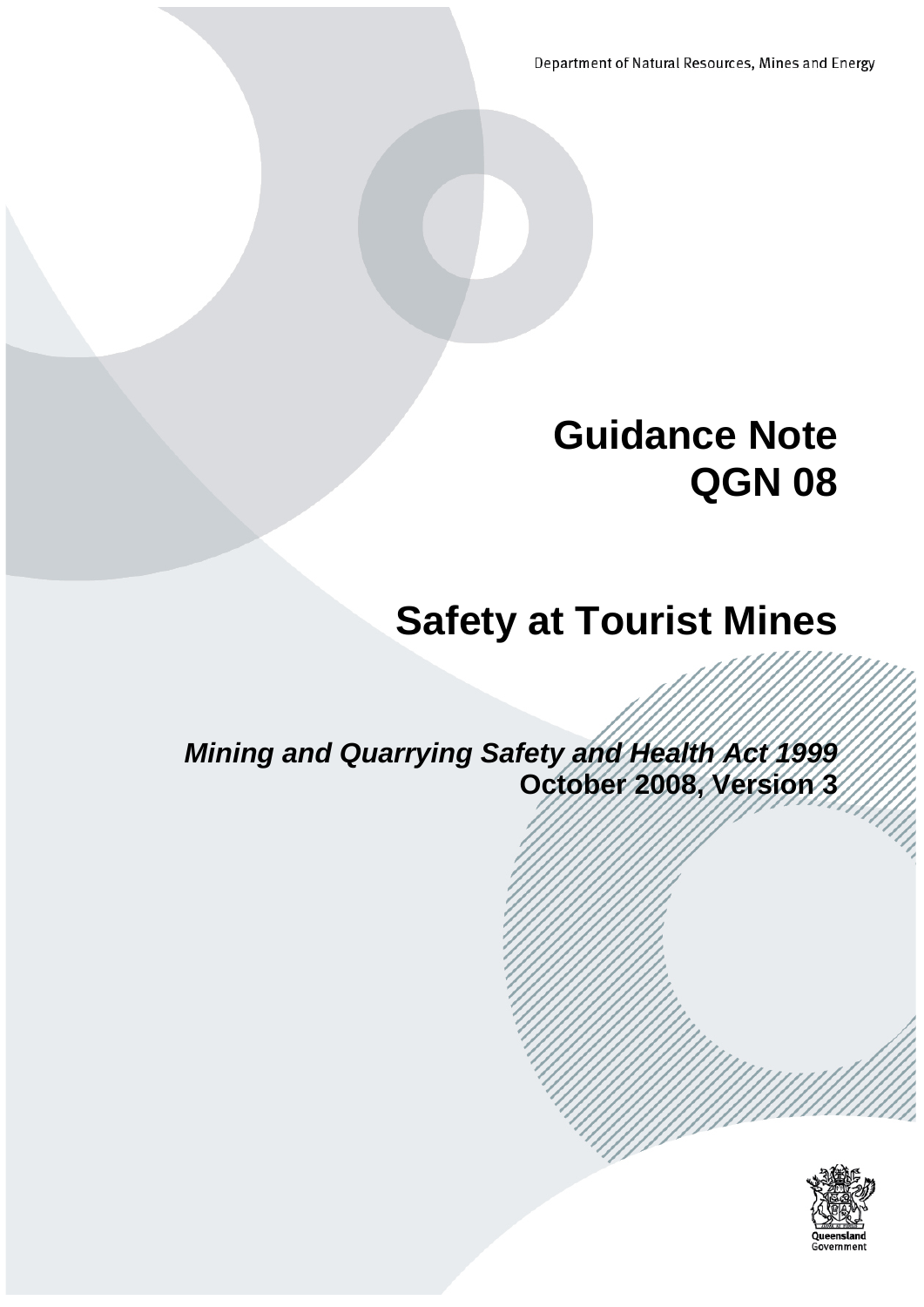# **GUIDANCE NOTE – QGN 08 Safety at Tourist Mines**

This Guidance Note has been issued by Safety and Health of the Department of Natural Resources and Mines.

This Guidance Note is not a Guideline as defined in the *Mining and Quarrying Safety and Health Act 1999*. In some circumstances, compliance with this Guidance Note may not be sufficient to ensure compliance with the requirements in the legislation.

Guidance Notes may be updated from time to time. To ensure you have the latest version, either check the Department of Mines and Energy website or contact your local inspector of mines.

| <b>North Region</b>   | <b>North Region</b>   | <b>North Region</b> |
|-----------------------|-----------------------|---------------------|
| PO Box 1752           | PO Box 334            | PO Box 210          |
| Townsville Qld 4810   | Mount Isa Qld 4825    | Atherton Qld 4883   |
| (07) 4760 7404        | (07) 4747 2158        | (07) 4095 7023      |
| Fax (07) 4760 7400    | Fax (07) 4743 7165    | Fax (07) 4091 2844  |
| <b>Central Region</b> | <b>Central Region</b> | <b>South Region</b> |
| PO Box 1801           | <b>PO Box 548</b>     | PO Box 1475         |
| Mackay Qld 4740       | Rockhampton Qld 4700  | Coorparoo Qld 4151  |
| (07) 4953 0860        | (07) 4938 4187        | (07) 3238 3722      |
| Fax (07) 4953 2761    | Fax (07) 4938 4331    | Fax (07) 3405 5346  |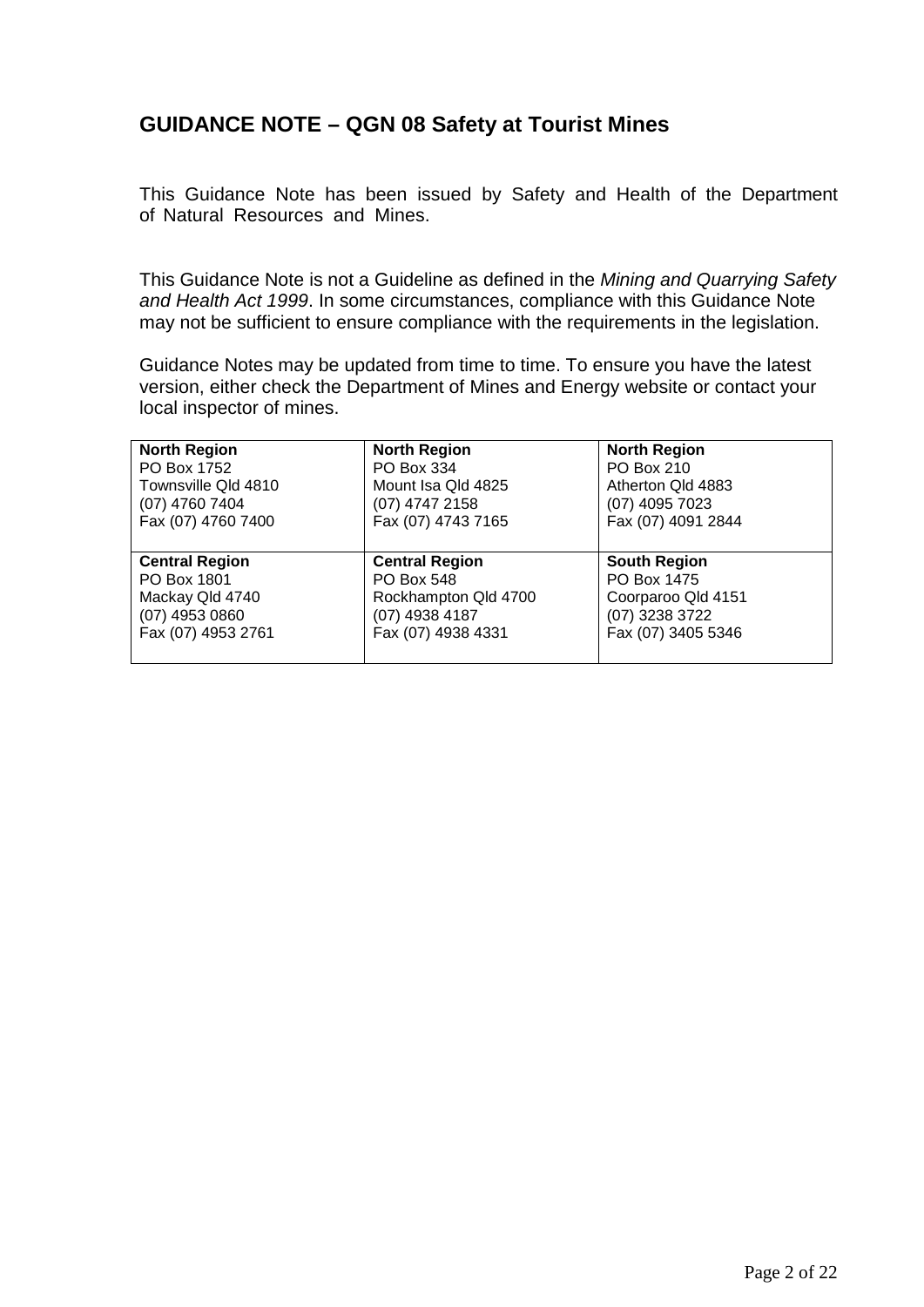#### **TABLE OF CONTENTS**

| 1                       |      |  |
|-------------------------|------|--|
| $\overline{2}$          |      |  |
| 3                       |      |  |
|                         | 3.1  |  |
|                         | 3.2  |  |
|                         | 3.3  |  |
|                         | 3.4  |  |
|                         | 3.5  |  |
| $\overline{\mathbf{4}}$ |      |  |
|                         | 4.1  |  |
|                         | 4.2  |  |
|                         | 4.3  |  |
|                         | 4.4  |  |
|                         | 4.5  |  |
|                         | 4.6  |  |
| 5                       |      |  |
| 6                       |      |  |
| 7                       |      |  |
| 8                       |      |  |
| 9                       |      |  |
| 10                      |      |  |
| 11                      |      |  |
| 12                      |      |  |
| 13                      |      |  |
| 14                      |      |  |
|                         | 14.1 |  |
|                         | 14.2 |  |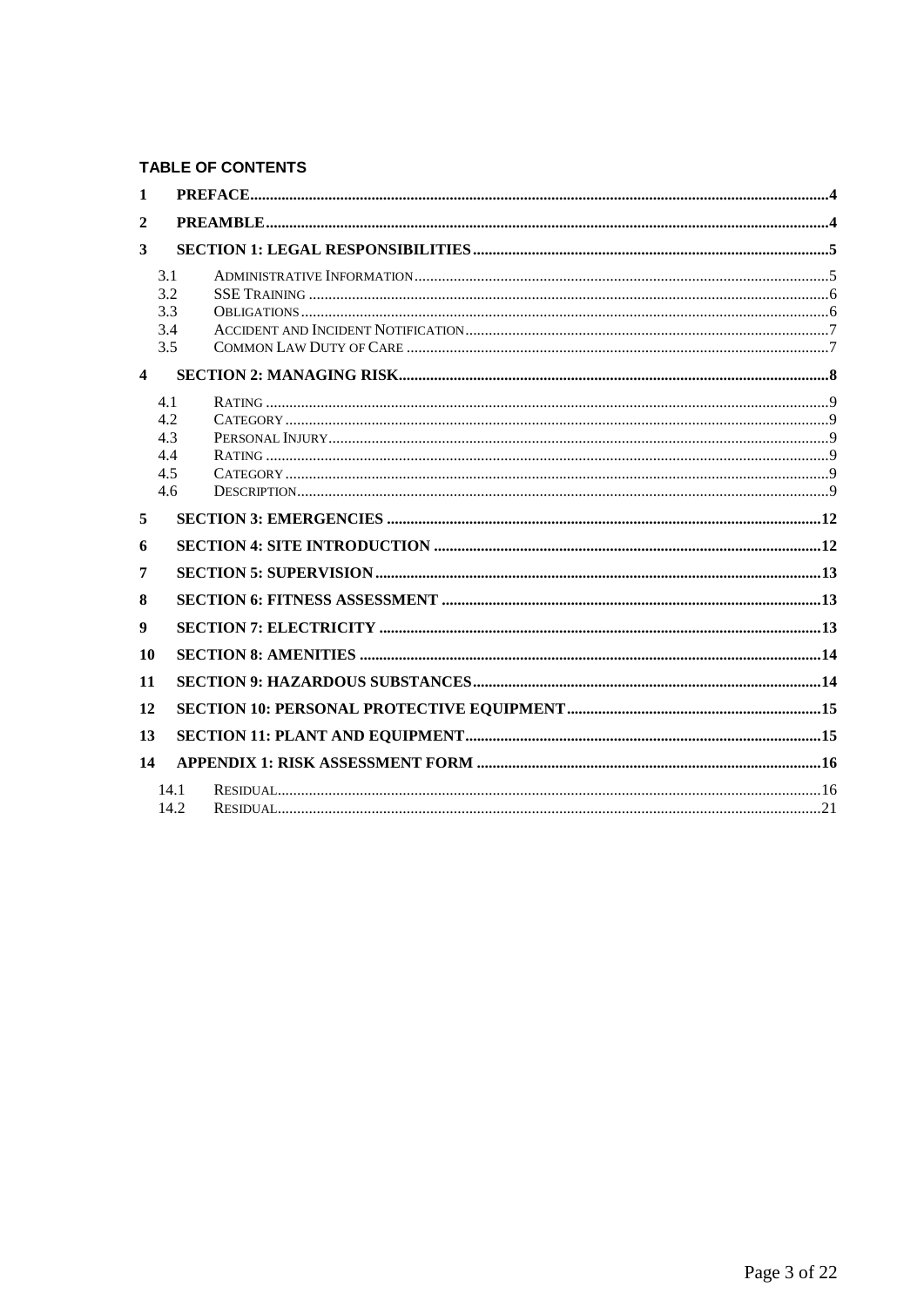## <span id="page-3-0"></span>**1 PREFACE**

On July 2nd 2002 a child was killed in an accident at a Queensland tourist mine.

During 2002/2003 there were three other serious accidents on mines where tourists sustained broken bones.

One of the recommendations resulting from the investigation into the fatal accident was for publication of a guidance note for managing safety and health at tourist mines.

As a result the mines inspectorate, in collaboration with tourist mine operators, has developed this document, which aims to be informative, instructional, and a useful safety reference for those involved with tourist mines.

It is essential that extra effort be made, beyond the normal workplace health and safety expectations, to protect inexperienced people of all ages who pay to visit tourist mines.

## <span id="page-3-1"></span>**2 PREAMBLE**

Few activities today are conducted outside a framework of legal accountabilities, and tourist mines are no exception. The legal accountabilities that apply to tourist mines are derived from:

relevant mining statutory law, from Acts of the Queensland State Parliament, which regulates the operation of mines to protect the safety and health of persons at mines, and

common law duty of care, which results from precedents established by courts of law.

The mining statutory law relating to occupational health and safety at tourist mines in Queensland is the Mining and Quarrying Safety and Health Act 1999, and the Mining and Quarrying Safety and Health Regulation 2001.

Hard copies of these documents are available from Goprint (07 3246 3500). Electronic copies are available from the Queensland Government website at:

**[http://www.legislation.qld.gov.au/LEGISLTN/CURRENT/M/MiningQuaSHA99\\_01](http://www.legislation.qld.gov.au/LEGISLTN/CURRENT/M/MiningQuaSHA99_01B_030509.pdf) [B\\_030509.pdf](http://www.legislation.qld.gov.au/LEGISLTN/CURRENT/M/MiningQuaSHA99_01B_030509.pdf) for the** *Mining and Quarrying Safety and Health Act 1999.*

**[http://www.legislation.qld.gov.au/LEGISLTN/CURRENT/M/MiningQuaSHR01\\_01](http://www.legislation.qld.gov.au/LEGISLTN/CURRENT/M/MiningQuaSHR01_01C_030701.pdf) [C\\_030701.pdf](http://www.legislation.qld.gov.au/LEGISLTN/CURRENT/M/MiningQuaSHR01_01C_030701.pdf)** for the *Mining and Quarrying Safety and Health Regulation 2001*.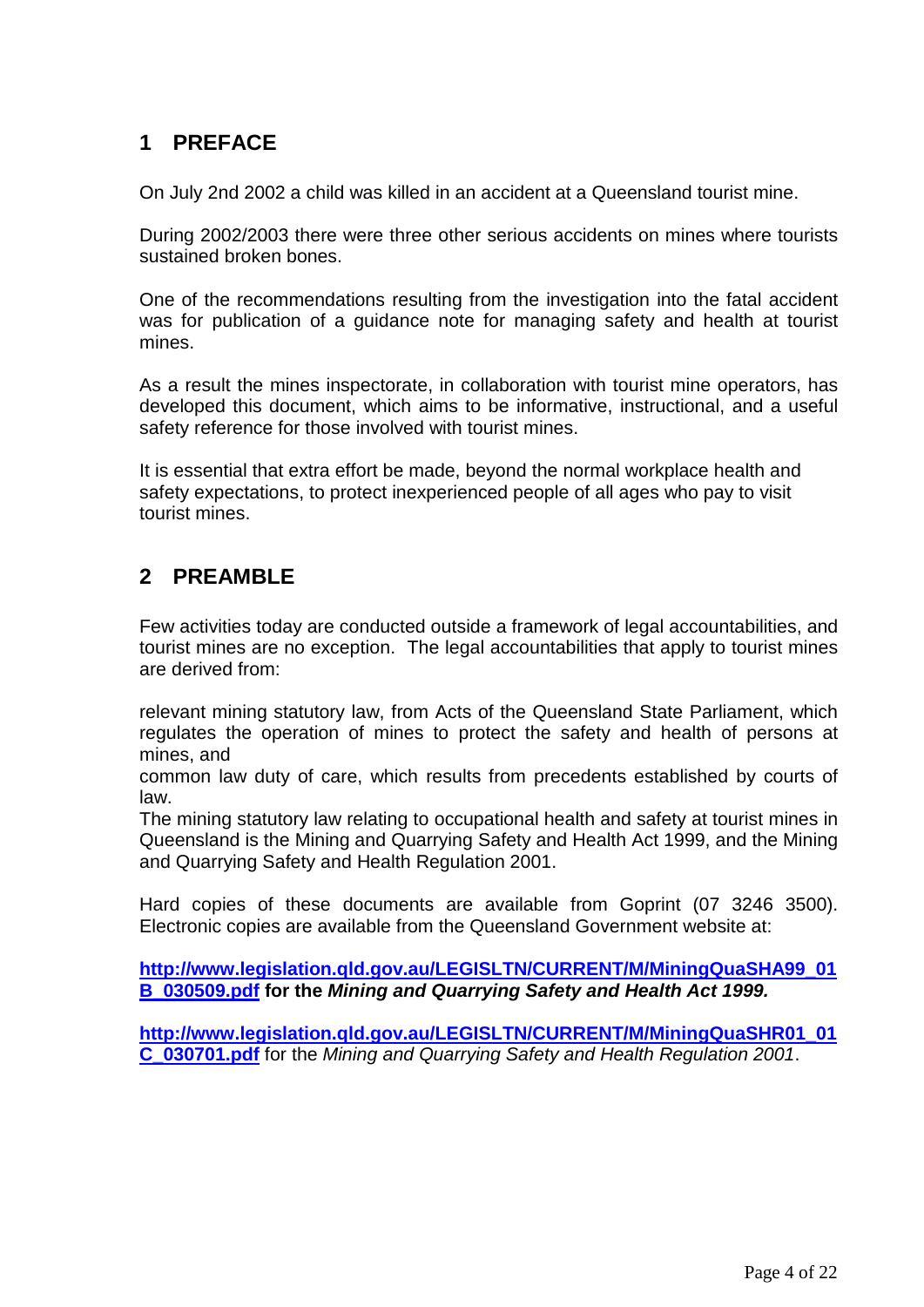# <span id="page-4-0"></span>**3 SECTION 1: LEGAL RESPONSIBILITIES**

#### <span id="page-4-1"></span>**3.1 Administrative Information**

All mines, including tourist mines, have legal responsibilities to report certain information to the mines inspectorate. The owner / operator of a tourist mine must ensure that the mines inspectorate for the region (see contact details previous page) is provided with the following information:

- The name and address of the person in control of the mine, referred to as the 'operator'.
- The name of, and the description of the land comprising the tourist mine.
- A description of the activities that will be going on at the tourist mine.
- The name and address of the person who accepts responsibility for running the day-to-day operations of the tourist mine in terms of ensuring that safety and health requirements are met. This person is known as the 'Site Senior Executive' (SSE).
- In the case of controlling and managing activities in an underground tourist mine, the name of the person appointed as 'underground mine manager' who may also be the SSE.
- Details of the person appointed to take the place of the SSE and/or underground mine manager when that person is absent for more than 14 days.
- Details of any serious accident or high potential incident.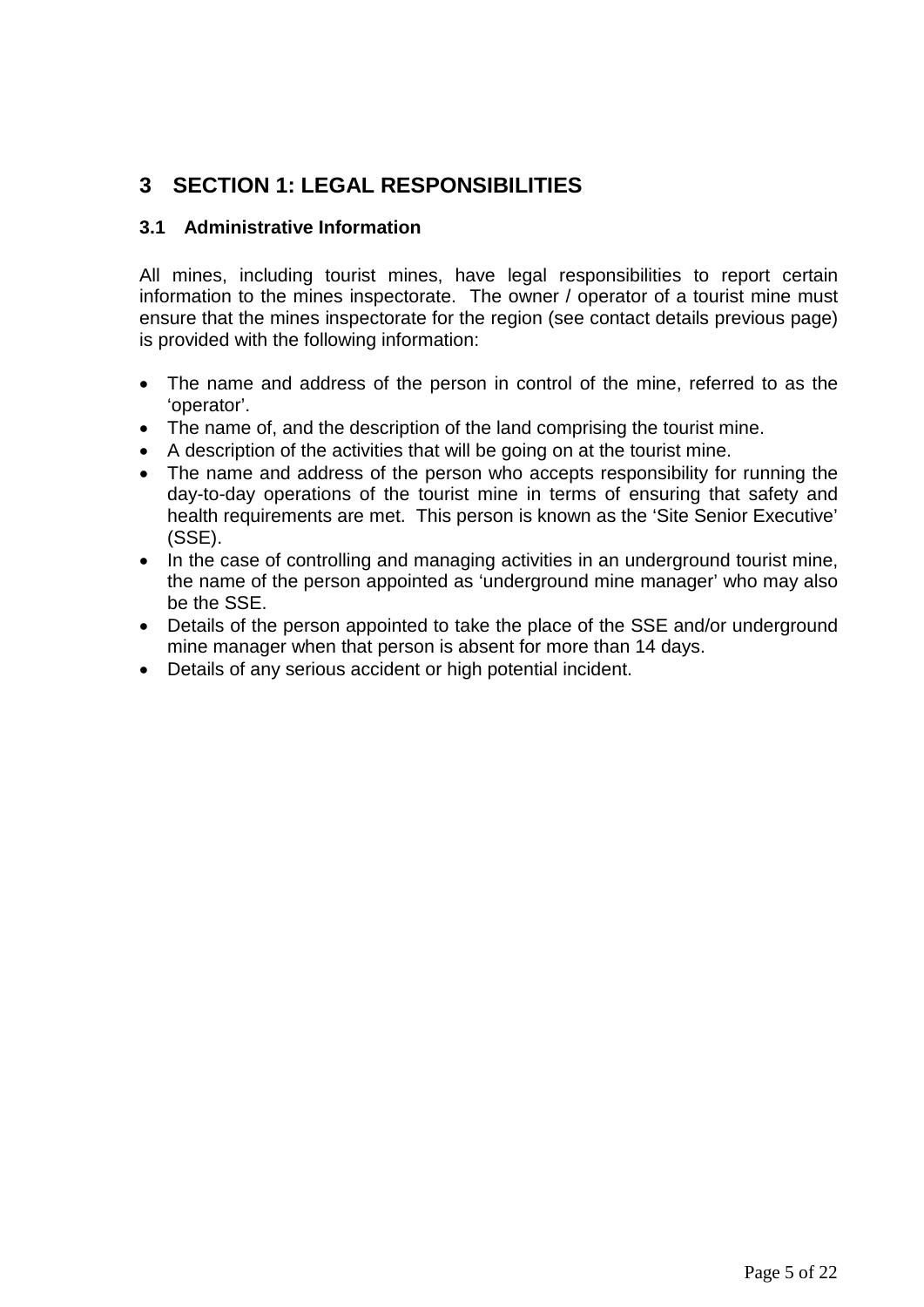#### <span id="page-5-0"></span>**3.2 SSE Training**

The SSE must be competent at managing risk, investigating accidents and incidents and communicating. This is achieved by being assessed as competent in the following training courses:

*QMS1:'Apply Risk Management Processes'*: a short course in identifying hazards, estimating risk and establishing controls to reduce risk.

*QMS2:'Conduct Safety and Health Investigation'*: a short course in accident and incident investigation.

*QMS3:'Communicate Information'*: a short course in how to effectively communicate essential information.

These 3 courses are also known as MNMG325A, MNMG326A and MNMG327A respectively, when offered as part of the metalliferous mining package. The local Inspector of Mines or Inspection Officer can provide the details of the professional organisations that provide this training (see contact details previous page).

#### <span id="page-5-1"></span>**3.3 Obligations**

**Everyone involved with tourist mines, including tourists themselves, have certain obligations that they must be aware of and comply with. These are:**

- follow the tourist mine rules, procedures and instructions,
- identify and report hazards,
- ensure your activities don't put yourself or others at an unacceptable level of risk,
- ensure you are fit to carry out your activities, and
- report any accidents and incidents, including near misses.

The following additional obligations are placed on those filling responsible positions at tourist mines:

- The person appointed as Operator must:
	- o appoint an SSE,
	- o ensure the area where activities are taking place is safe,
	- o ensure machinery is safe to use, and
	- o ensure that activities to be undertaken have been subject to risk assessment and appropriate controls are in place.
- The person appointed as SSE must ensure that:
	- o the risk to anyone either working at or visiting the tourist mine is at an acceptable level,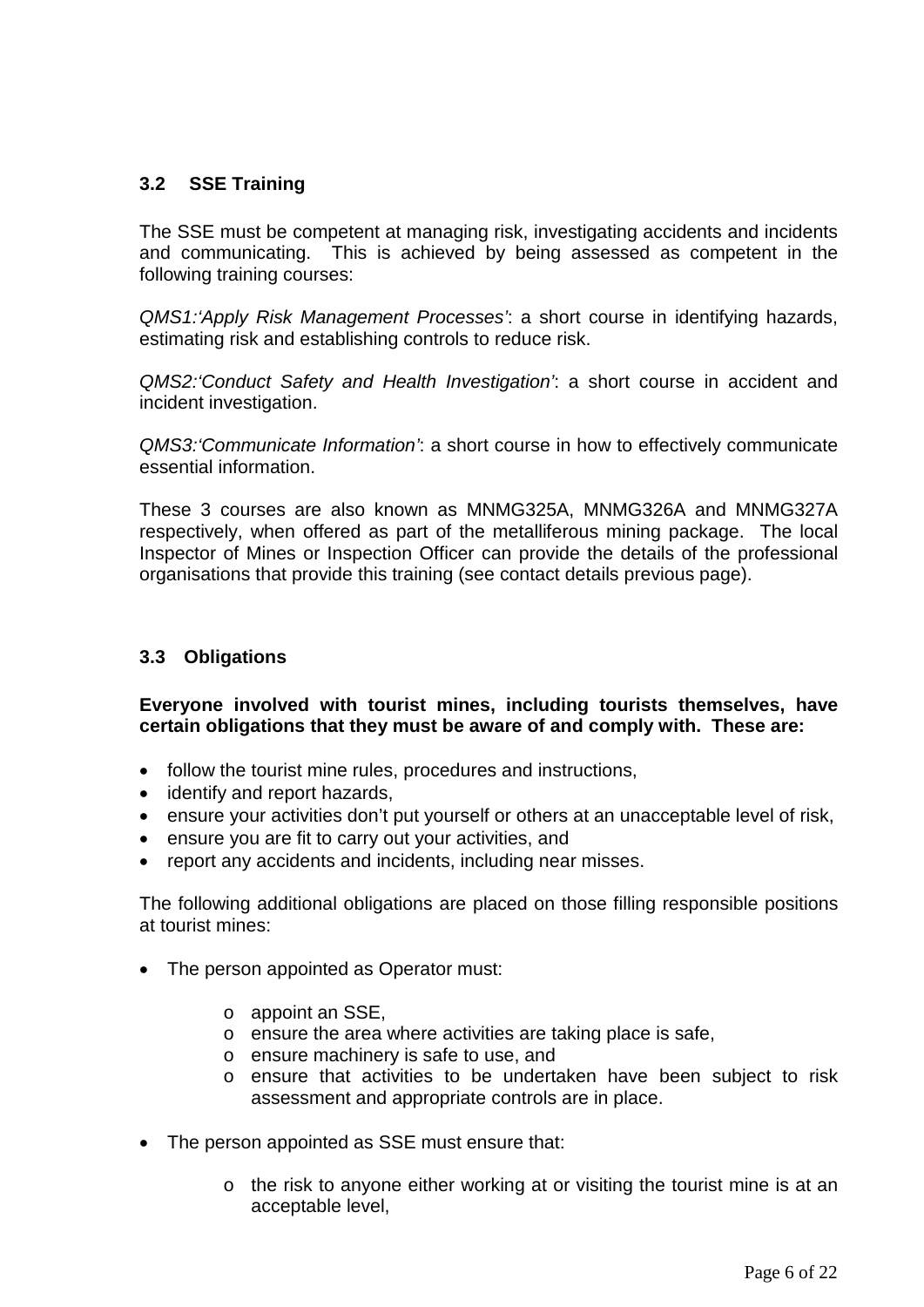- o supervision of employees and tourists is at a level that ensures their safety and health,
- o any critical work is carried out by a person with the relevant technical competence,
- o sufficient training and assessment is provided to ensure competence of those carrying out activities at the tourist mine,
- o serious accidents and high potential incidents are reported to the mines inspectorate, investigated and appropriate corrective action implemented,
- o a procedure is in place to handle emergency situations,
- o tourists and employees are aware of their obligations, and
- o he/she is familiar with the *Mining and Quarrying Safety and Health Act 1999* and the *Mining and Quarrying Safety and Health Regulation 2001*.

#### <span id="page-6-0"></span>**3.4 Accident and Incident Notification**

The SSE must immediately notify an inspector of mines in the event of:

- a fatal accident.
- a serious accident, which is an accident that causes a person to be admitted to a hospital as an in-patient for treatment for the injury, or
- a high potential incident, which is an incident that had the potential to cause a significant adverse effect to the safety or health of a person. It is an incident which, given different circumstances, could have resulted in a fatality or serious accident.

The scene of such accidents and incidents must not be disturbed, other than to the extent necessary to remove the injured person, until the inspector has examined the site and given permission. In the case of a fatal accident the local police must also be informed as soon as possible.

It is essential that each accident and high potential incident be thoroughly investigated to determine the cause(s). This will allow corrective action to be identified and taken as soon as possible to prevent a recurrence of the event.

#### <span id="page-6-1"></span>**3.5 Common Law Duty of Care**

Whilst breaches of statutory law can result in the offences being dealt with in an industrial magistrate's court, common law cases are dealt with in civil courts. The most frequent cases of common law action are those for damages and compensation following a workplace injury. Under common law duty of care the tourist mine operator has a duty to take reasonable care to ensure that visitors and employees are not subject to unnecessary risks. Systems to achieve this include:

- a safe place for employees to work and tourists to carry on their activities,
- safe work methods for both employees and tourists,
- proper plant and well maintained equipment,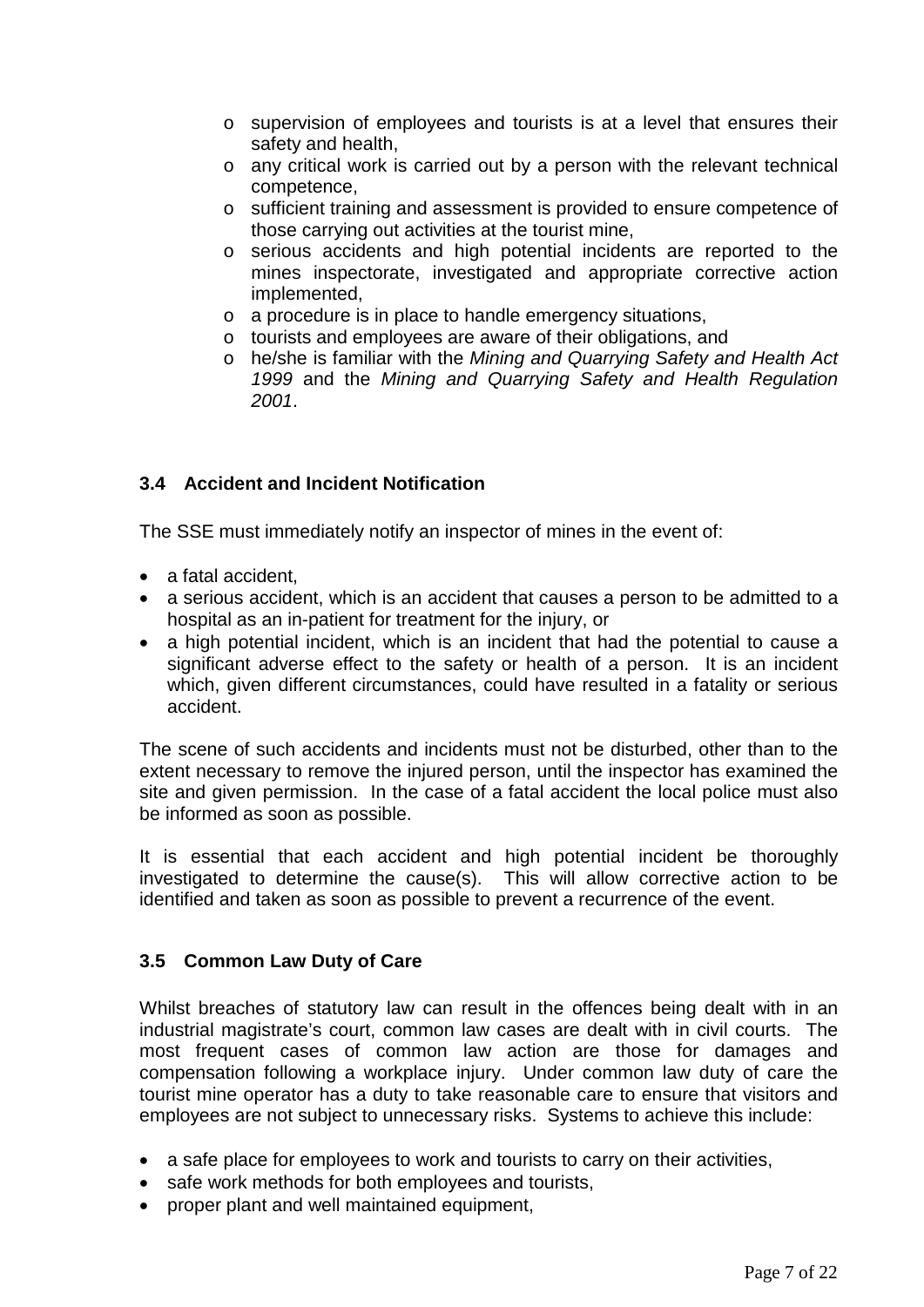- adequate supervision, and
- adequate training and instruction.

The operator needs to ensure that adequate public liability insurance is held to cover potential claims in the event of an accident occurring.

## <span id="page-7-0"></span>**4 Section 2: Managing Risk**

This section deals with managing risk through hazard identification and risk assessment, which together form the basis for the legislation, and the cornerstone for managing safety at tourist mines.

A **hazard** is anything that has the potential to cause harm to anyone on site.

**Risk** is the chance that someone will be harmed by the hazard. It is made up of two elements:

- **consequence,** which is the harm caused if the hazard occurs, ranging from insignificant to catastrophic, and
- **likelihood,** which is the probability of the harm occurring, ranging from rare to almost certain.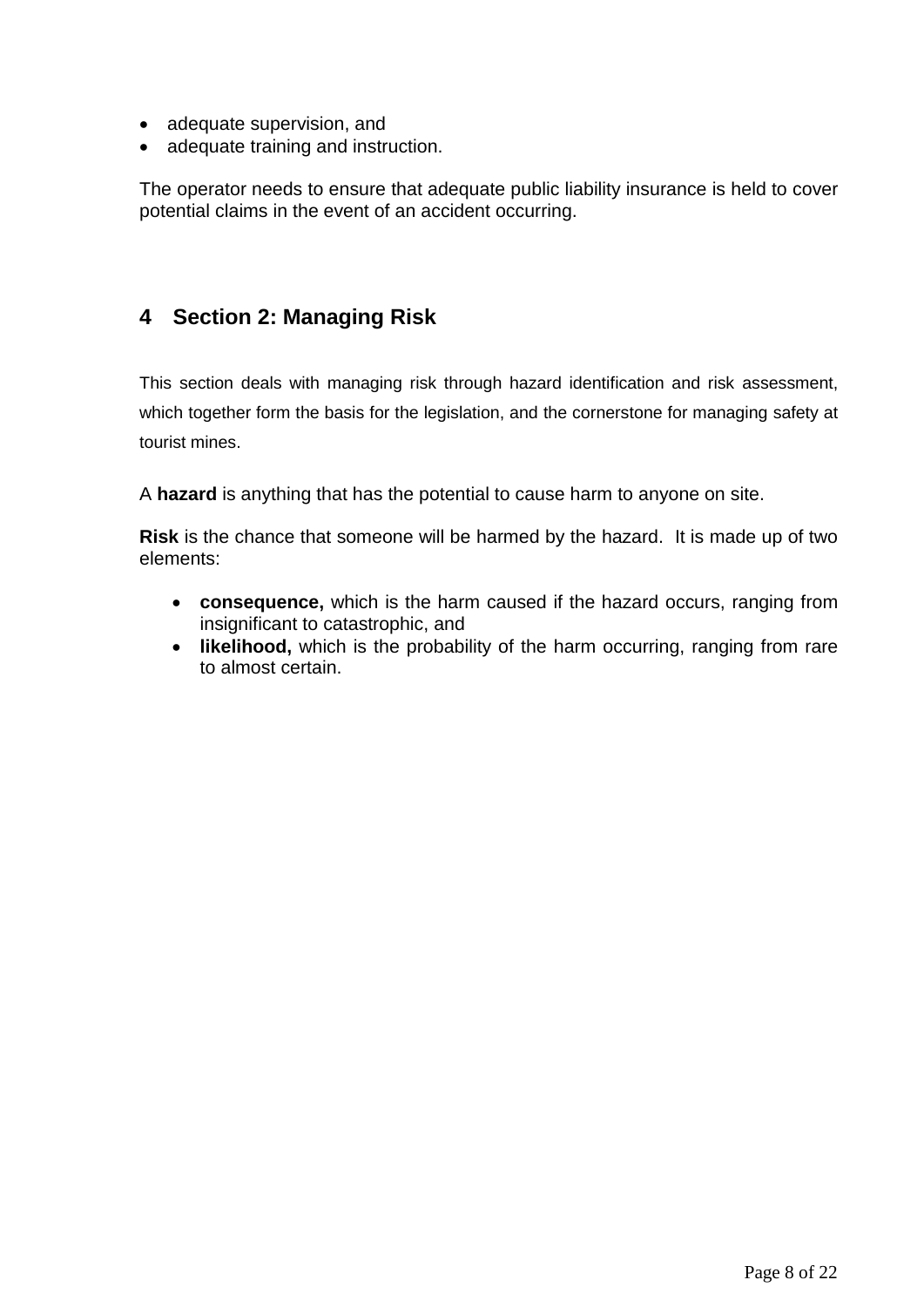There are many ways of analysing risk once hazards have been identified. The method described below follows that presented in the training course *QMS1 'Apply risk Management Processes'* (refer Section 1.2: SSE Training).

For each of the risk elements there are five rating levels (see figures 1 and 2).

<span id="page-8-0"></span>

| 4.1 | Rating   4.2 Category | 4.3 Personal Injury                |  |  |  |  |
|-----|-----------------------|------------------------------------|--|--|--|--|
|     | Insignificant         | No treatment                       |  |  |  |  |
| റ   | Minor                 | First aid treatment                |  |  |  |  |
| ≏   | Moderate              | <b>Medical treatment</b>           |  |  |  |  |
|     | Major                 | Extensive injuries/single fatality |  |  |  |  |
| 5   | Catastrophic          | Multiple fatality                  |  |  |  |  |

#### <span id="page-8-2"></span><span id="page-8-1"></span>Figure 1: Consequence of an event

<span id="page-8-3"></span>

| 4.4 | Rating | 4.5 Category          | 4.6 Description                                        |
|-----|--------|-----------------------|--------------------------------------------------------|
|     |        | Rare                  | The event may occur in exceptional<br>circumstances    |
| 2   |        | Unlikely              | The event could occur at some time                     |
| 3   |        | Possible              | The event should occur at some time                    |
| 4   |        | Likely                | The event will probably occur in most<br>circumstances |
| 5   |        | <b>Almost Certain</b> | The event is expected to occur in                      |

<span id="page-8-5"></span><span id="page-8-4"></span>Figure 2: Likelihood of an event

A **risk assessment** is a careful examination of what is on the site that could cause harm to people, to decide whether adequate control measures have been taken or what more needs to be done to prevent harm. Obviously the aim is to prevent anyone from becoming injured or ill or involved in a near hit incident.

most circumstances

In a risk assessment of a tourist mine numerous hazards will be identified. The risk of each hazard occurring needs to be quantified to rank the risks. Then the higher risk hazards can be looked at first to see what precautions or control measures can be taken to reduce the risk.

This is achieved by linking the consequence and likelihood ratings in a table, referred to as a 'Risk Rating Table' (see figure 3). This table is divided into twentyfive boxes with each box containing a risk rating number related to the consequence and likelihood rating for the particular hazard. For example, referring to figure 3, if a hazard has a consequence rating of '4' and a likelihood rating of '3' then the risk rating would be '18'.

The boxes are numbered from one (lowest risk) to twenty-five (highest risk). The boxes in the table have been grouped into the following risk zones: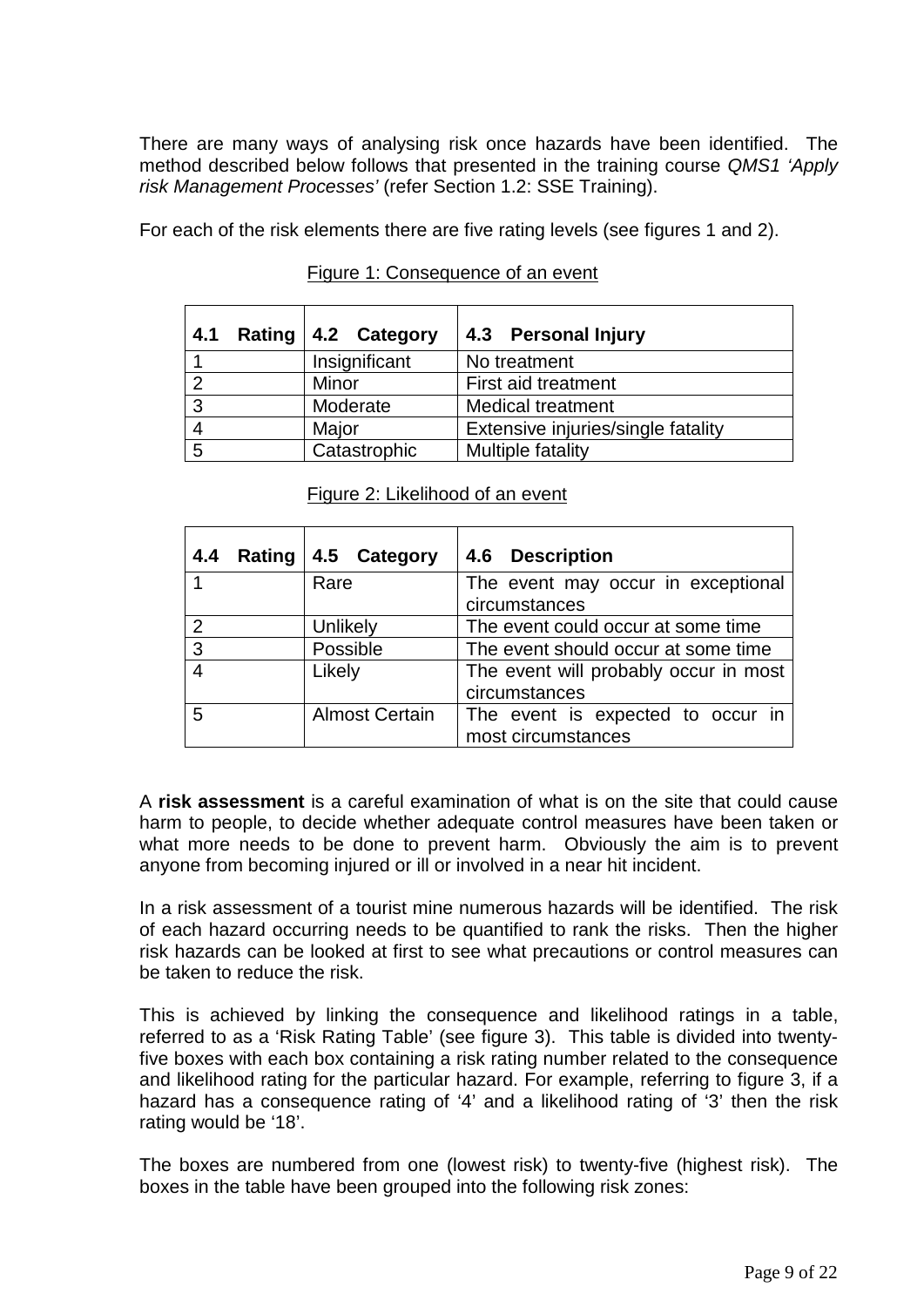- 1-5 (green/horizontal hatching) Low level of risk
- 6-17 (yellow/no hatching) Medium level of risk
- 18-25 (red/diagonal hatching) High Level of risk

The aim of risk management is to implement control measures which reduce the risk of a hazard occurring to an acceptable level and as low as reasonably achievable. This means trying to get a risk rating in the 1-5 zone.

|            | 4.6.1.1.1 | <b>Consequence</b> |               |                     |
|------------|-----------|--------------------|---------------|---------------------|
| Likelihood | n         |                    |               | 5                   |
| 5          | 16        | 20                 | 23            | $\overline{\bf 25}$ |
|            | 12        |                    | <b>Signal</b> | 24                  |
| 3          |           | P                  | 18            | $\overline{\bf 22}$ |
|            |           |                    | <b>14.</b>    | 19                  |
|            |           |                    |               |                     |

#### Figure 3: Risk Rating Table

In rating the risk of a hazard there are two types of risk to consider:

- **Pure or uncontrolled risk** which is the risk of the hazard occurring when no control measures are in place, and
- **Residual (leftover) or controlled risk** which is the risk of the hazard occurring once control measures are in place.

When making decisions about **risk control measures** it is appropriate to consider and apply the most effective options before other less effective options. This results in the following preferred order of control measures:

- Elimination removing the hazard or hazardous work practice from the mine. This is the most effective control measure.
- Substitution substituting or replacing a hazard or hazardous work practice with a less hazardous one.
- Separation separating the hazard or hazardous work practice from people not involved in the work, or from people altogether.
- Engineering Control providing physical, engineered barriers to isolate the hazard from people.
- Administrative Control introducing work practices or procedures that reduce the risk, including the provision of suitable signs.
- Personal Protective Equipment considered when other control measures are not practical, or increased protection is required. On a tourist mine, this may mean insisting on certain clothing being worn e.g. shoes, shirt.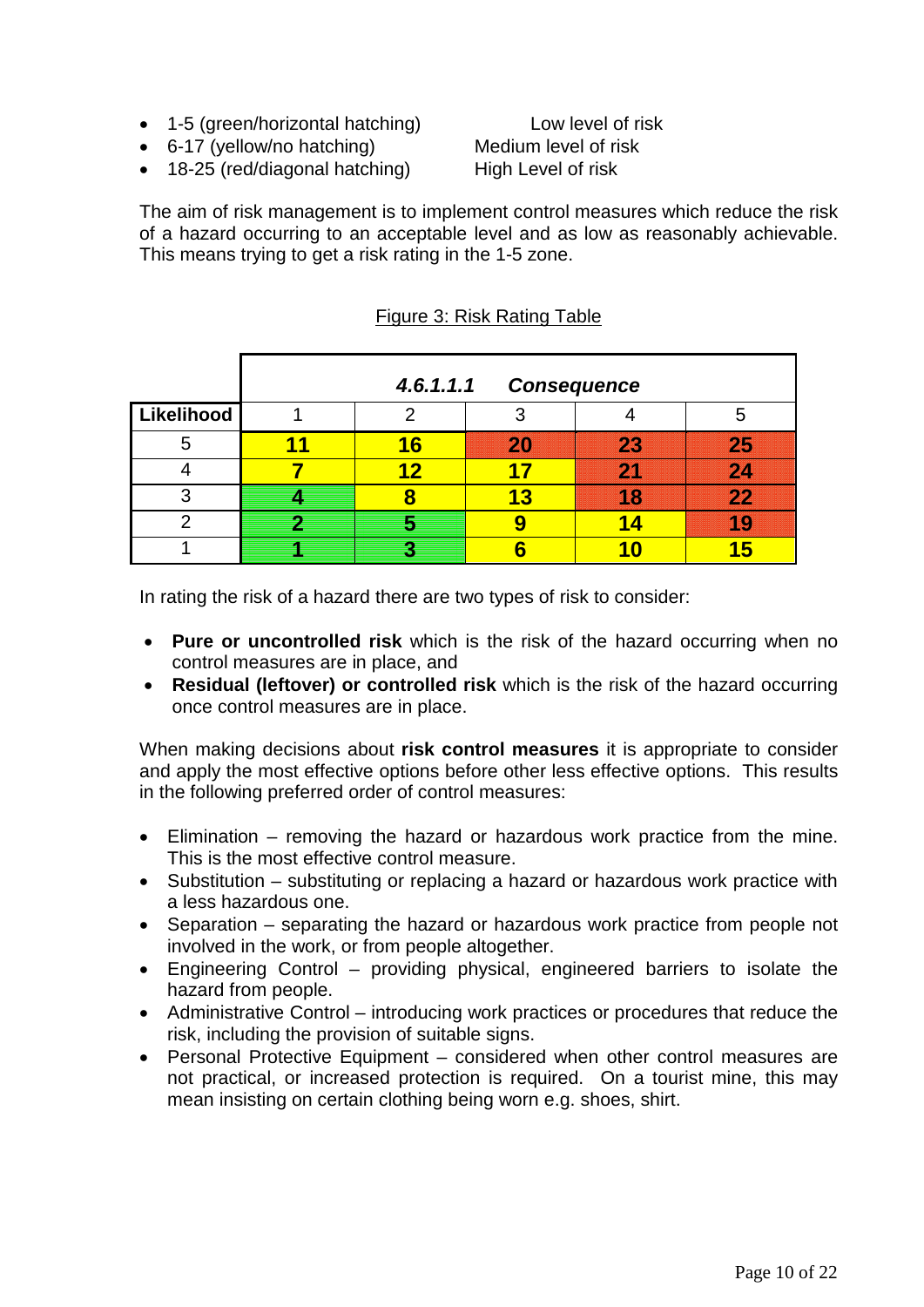The use of one control measure does not prevent other control measures being used for the same hazard.

The SSE needs to demonstrate that the site's hazards are being managed by controlling risk. The best way to do this is to carry out a formal risk assessment of the operation with assistance from employees. An effective way to do this is to:

- 1. Write down the main processes that make up the tourist operation. Typical tourist related processes could include:
	- Arrival and departure of tourists
	- Accessing to and from mining area
	- Digging and recovery of mineral

There may be support processes that need to be considered such as:

- Operating and maintaining mechanical equipment
- Operating and maintaining electrical equipment
- Maintaining gardens and grounds
- Provision of parking areas and catering areas
- 2. Break each process down into its different activities.
- 3. Identify the hazards associated with each activity by asking "What could go wrong?" due to their own actions, someone else's actions or due to the surrounding conditions.

Tourists tend to be inquisitive and have a tendency to not only do the unexpected but to wander into unexpected places, so be open minded about possible hazards. Tourists themselves are not going to have much understanding of basic mining hazards so it is up to the SSE and staff to identify as many as possible.

- 4. Assess the risk of each hazard and rate it by using the risk rating table.
- 5. Identify suitable risk control measures; some will already exist but others will have to be put in place. Remember that not all tourists have a good grasp of English so use of control measures such as signs should incorporate internationally accepted symbols.
- 6. Assess the residual risk to confirm that the control measures do lower the risk.
- 7. Record the results of this assessment. A pro-forma for this purpose is included as Appendix 1. It includes provision to write down an action plan for those additional control measures that have to be put in place.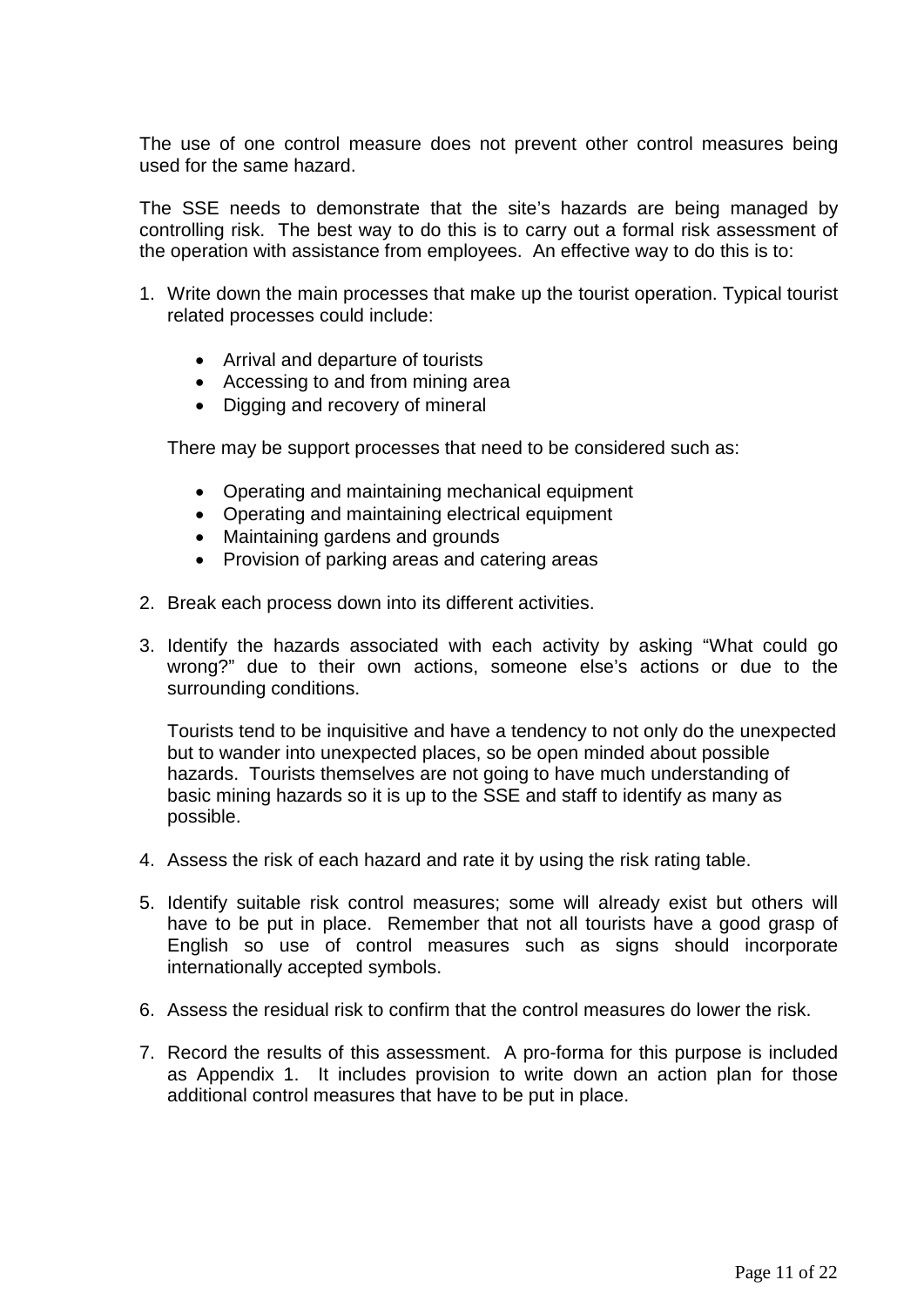**Appendix 2 lists typical activities and natural features that could be expected to occur at a tourist mine with the associated common hazards and examples of possible risk control measures that could be implemented. This is by no means an exhaustive list but is provided as a guide to assist in the analysis of tourist mines.**

**Appendix 3 shows a sample partial risk assessment record for a hypothetical tourist mine.**

## <span id="page-11-0"></span>**5 Section 3: Emergencies**

**Identify the likely emergency situations that could occur at the tourist mine and write an emergency response procedure that deals with these situations. Display the procedure prominently and make employees and visitors aware of it.**

**Ensure the required resources are either on site or available from an external emergency response organisation, such as the Queensland Ambulance Service or Queensland Fire and Rescue Authority, to adequately respond to each emergency situation.**

**Test the emergency response procedure occasionally to ensure it works.**

**Everyone needs to be accounted for in an emergency. Have a system for knowing who is on site, such as a register for signing tourists "in and out" of the mine.**

**An appropriate first aid kit needs to be kept on site, and at least one person should always be readily available with a current first aid certificate to provide adequate first aid to a person who is injured.**

## <span id="page-11-1"></span>**6 Section 4: Site introduction**

Before commencing their activities all tourists must be provided with relevant safety and health information about the site, in particular they should be made aware of the following:

- the hazards found on site
- the site's safety rules
- a person's safety and health obligations under Section 36 of the Act
- the site's emergency procedure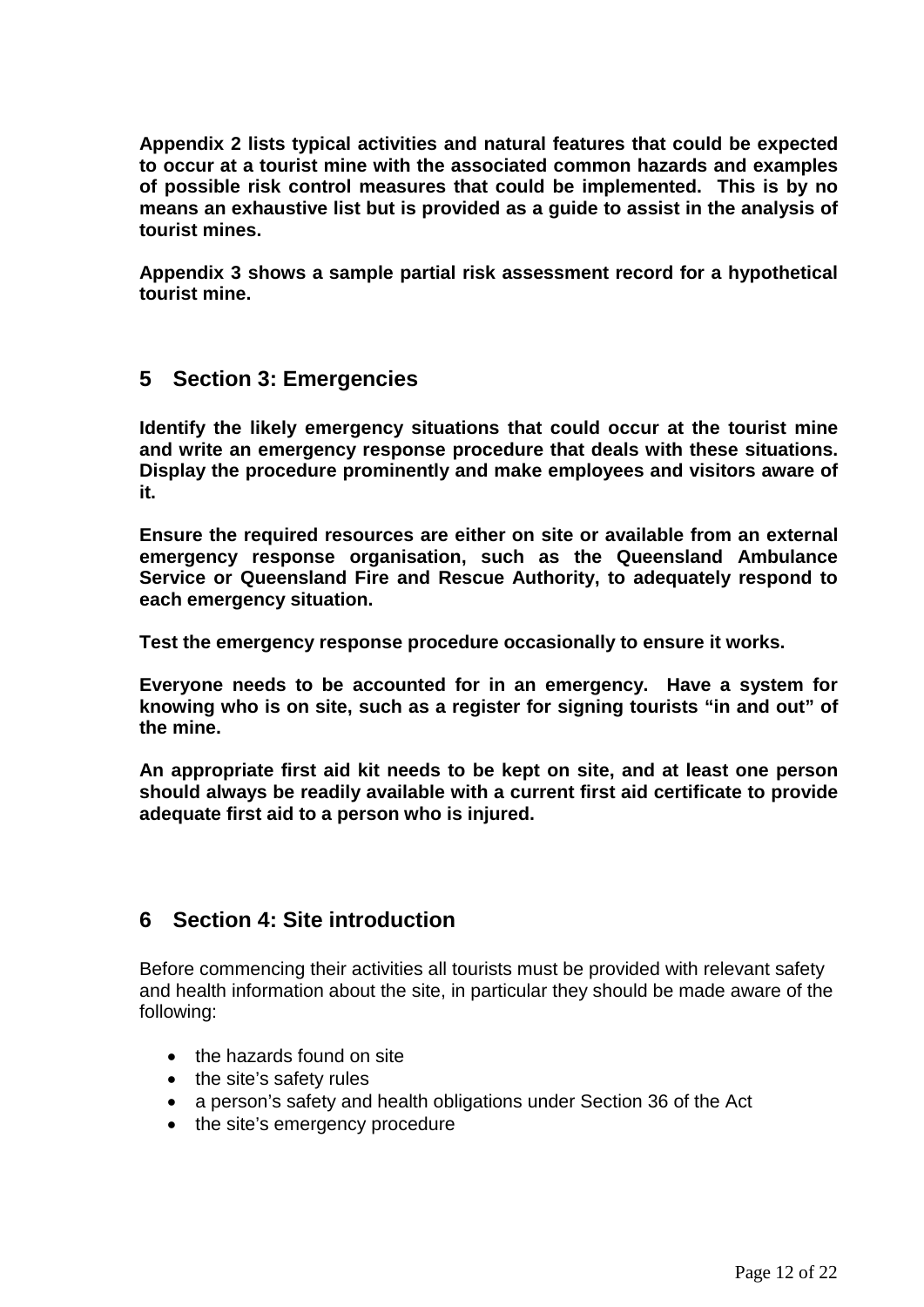Special arrangements may have to be made for tourists with language difficulties to ensure they understand what is being explained.

## <span id="page-12-0"></span>**7 Section 5: Supervision**

The SSE must take into account the level of risk tourists will be exposed to in determining the extent to which tourists need to be supervised while on site. Where tourists aren't under constant supervision, the SSE must be satisfied that the control measures in place are sufficient to ensure that the risk of harm to tourists remains at an acceptable level while they are not being supervised.

Everyone supervising tourists must have received the same training as the SSE in managing risk, investigating accidents and communicating (refer Section 1: SSE Training). Ineffective supervision of visitors or tourists can have adverse consequences, and it should be considered, and rated, in the risk management process.

## <span id="page-12-1"></span>**8 Section 6: Fitness Assessment**

Each tourist must be fit to carry out the intended activities.

A basic fitness assessment is required, with a record of the assessment being kept. It can be sufficient to have each tourist answer a simple 'yes/no' questionnaire with a list of medical conditions that might put them at risk, or alternatively, a signed declaration from each saying they have no medical conditions which might be aggravated by the site hazards and the activities they are going to undertake.

Ultimately it is up to the SSE and/or staff to make a judgement on a tourist's fitness and capability to handle site activities.

Don't permit anyone who you suspect is under the influence of alcohol, drugs or strong medication, to carry out activities on the site. Consumption of alcohol must not be permitted on the site other than in an accommodation facility or recreation area designated in writing by the SSE.

## <span id="page-12-2"></span>**9 Section 7: Electricity**

Use a licensed electrician to install, maintain and repair electrical installations and equipment.

Keep plans of any electrical installations including any buried electrical services.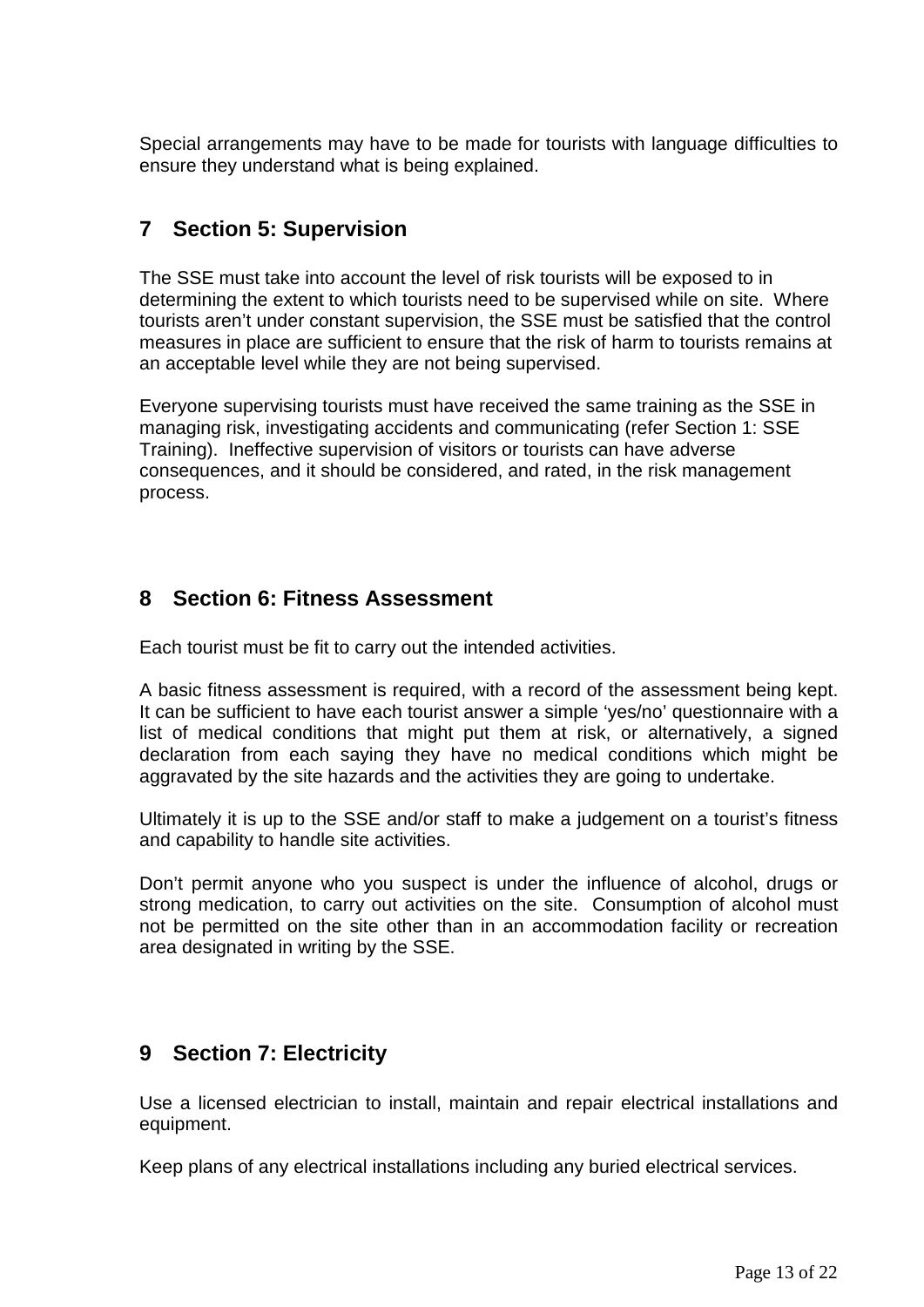Earth all electrical equipment and install a 30mA Residual Current Device safety switch on all power outlets.

Have a licensed electrician test and tag extension leads, portable electrical tools and appliances on a regular basis. This is normally done every six months, or every twelve months if the item is being used in an office environment.

Treat any electric shock as a high potential incident and immediately report it to an inspector.

**If there are any questions on electrical matters contact your local Inspector of Mines (Electrical). For contact details refer to the table on page 3.**

## <span id="page-13-0"></span>**10 Section 8: Amenities**

Where facilities such as those associated with food consumption, drinking water supply, washing, bathing, toilet and refuse disposal are provided they must be of a standard that does not compromise the health of the user.

## <span id="page-13-1"></span>**11 Section 9: Hazardous Substances**

Certain substances, such as

- diesel and other fuels,
- oils greases and lubricants,
- solvents,
- cleaning agents, disinfectants and detergents,
- pesticides,
- oxygen and acetylene, and
- process chemicals such as lime, caustic soda, sodium cyanide.

are considered potentially hazardous to human health and where possible should be stored and used separately from where tourist activities take place.

**Keep a record of all hazardous substances on site along with a Material Safety Data Sheet (MSDS) for each one. MSDS are available from the supplier of the substance and provide important information such as:**

- **ingredients,**
- **flammability,**
- **first aid for injuries resulting from contact,**
- **handling precautions,**
- **storage procedures,**
- **disposal procedures,**
- **specific fire fighting techniques, and**
- **personal protective equipment requirements.**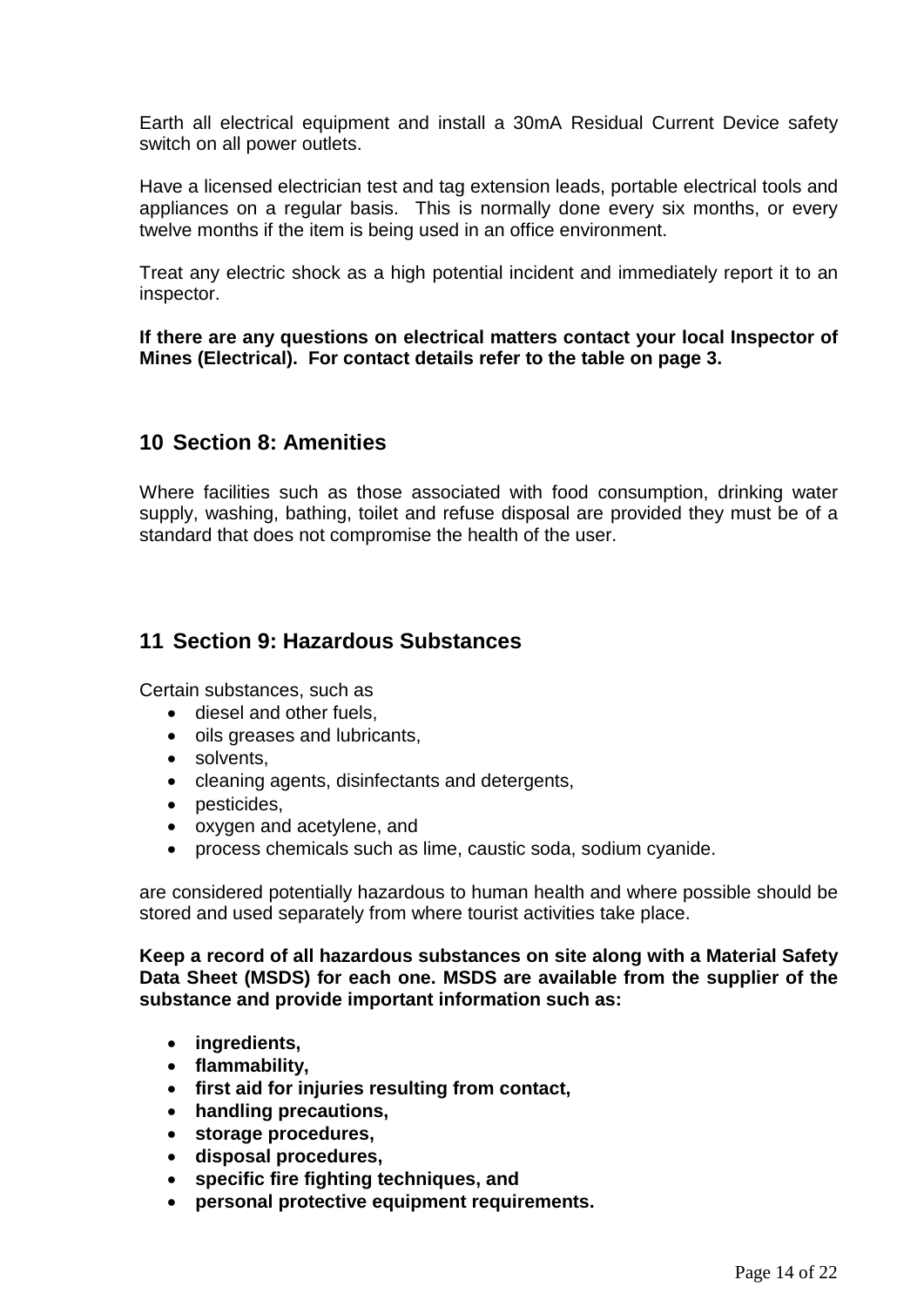Bulk quantities of hazardous substances, such as drums of diesel or oil, should be stored in bunded areas to contain the liquid in the event of a spill.

Containers and storage areas holding hazardous substances must be marked or labelled to identify the substance and have the appropriate HAZCHEM signs displayed which alert everyone to the dangers of the hazardous substance.

Never store hazardous substances in containers that are not meant for that purpose, such as empty cordial bottles.

#### **The following substances are prohibited from being used underground:**

- **compressed natural gas,**
- **hydrogen,**
- **LPG and**
- **petrol.**

## <span id="page-14-0"></span>**12 Section 10: Personal Protective Equipment**

A risk assessment for an activity may identify personal protective equipment (PPE), such as a hard hat, gloves, covered footwear, earplugs, and dust mask, as a control measure to reduce or prevent exposure to a hazard. If so the SSE must make sure that:

- it is suitable and effective, and
- the person wearing it knows how to fit it and use it properly.

Posting of the appropriate blue and white sign depicting what PPE should be used in a particular area assists in making people aware of when to use it.

## <span id="page-14-1"></span>**13 Section 11: Plant and Equipment**

**Plant and equipment used on site must be fit for use for its intended purpose and operated and maintained within the original equipment manufacturer's specifications.**

Don't operate plant and machinery:

- if it creates an unacceptable level of risk
- if inspections, tests or monitoring show it is unfit for use.

Keep a record of plant servicing and maintenance.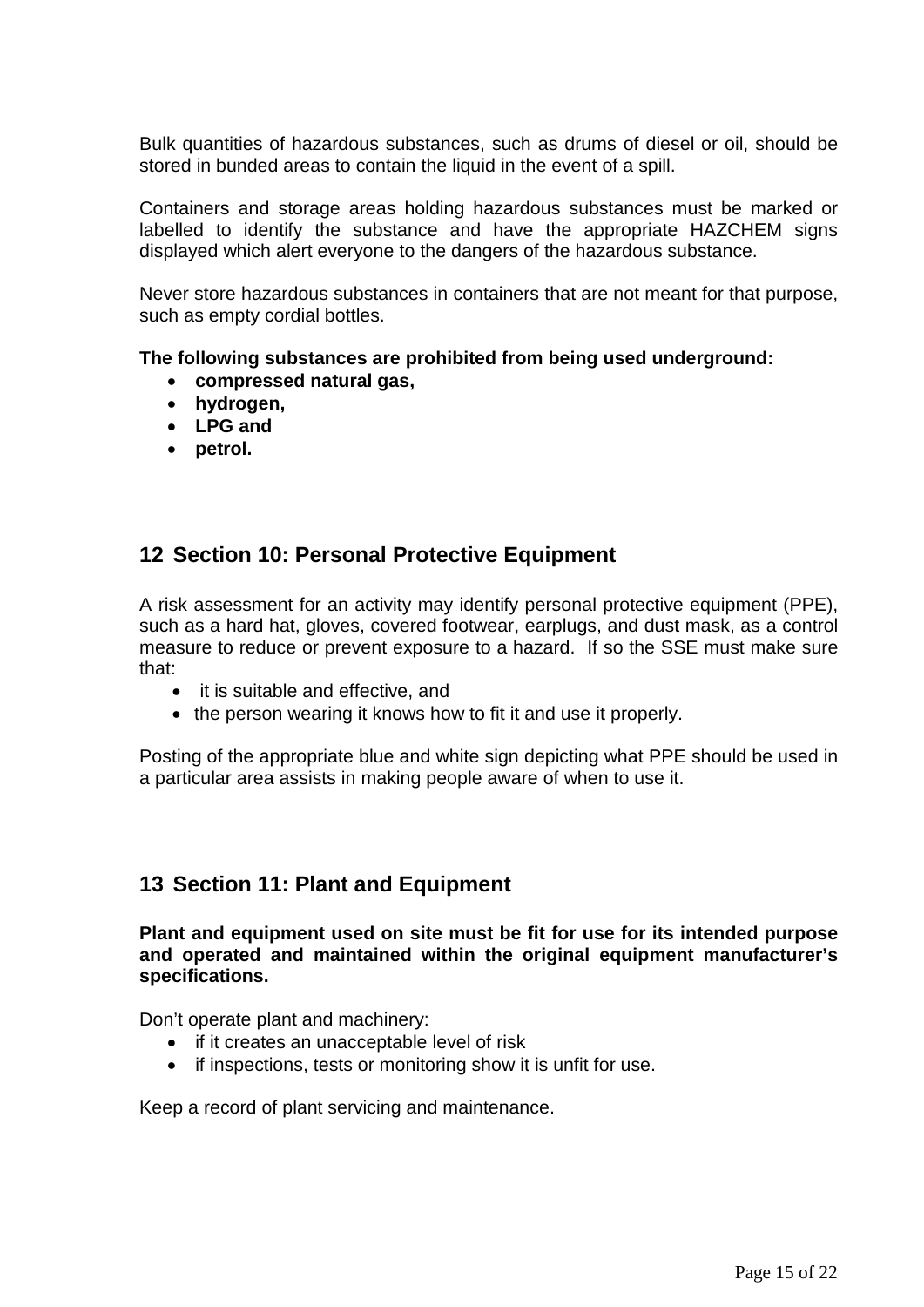# <span id="page-15-0"></span>14 **Appendix 1: Risk Assessment Form**

# **Mine name:**

# **Description of process: Description of process: Date:**

<span id="page-15-1"></span>

# **Who did the risk assessment:**

| <b>Activities</b>                                      | <b>Hazards</b> | <b>Risk</b>             |   |              | <b>Pure</b> |                   |                   |                                | (Identify each<br>additional) | <b>Risk Control Measures</b><br>control<br>measure with either an 'E' if<br>existing, or an 'A' if | 14.1 Re | sid<br>ual |
|--------------------------------------------------------|----------------|-------------------------|---|--------------|-------------|-------------------|-------------------|--------------------------------|-------------------------------|----------------------------------------------------------------------------------------------------|---------|------------|
|                                                        |                |                         | C | $\mathsf{L}$ | R           |                   |                   |                                | <b>Risk</b><br>C L            | R                                                                                                  |         |            |
|                                                        |                |                         |   |              |             |                   |                   |                                |                               |                                                                                                    |         |            |
| $C =$ consequence rating                               |                | $L =$ likelihood rating |   |              |             |                   | $R =$ risk rating |                                |                               |                                                                                                    |         |            |
| <b>Additional</b><br><b>Control</b><br><b>Measures</b> |                | <b>Action</b>           |   |              |             | <b>By</b><br>Whom | <b>By</b><br>When | <b>Date</b><br><b>Complete</b> | <b>Signed</b>                 |                                                                                                    |         |            |
|                                                        |                |                         |   |              |             |                   |                   |                                |                               |                                                                                                    |         |            |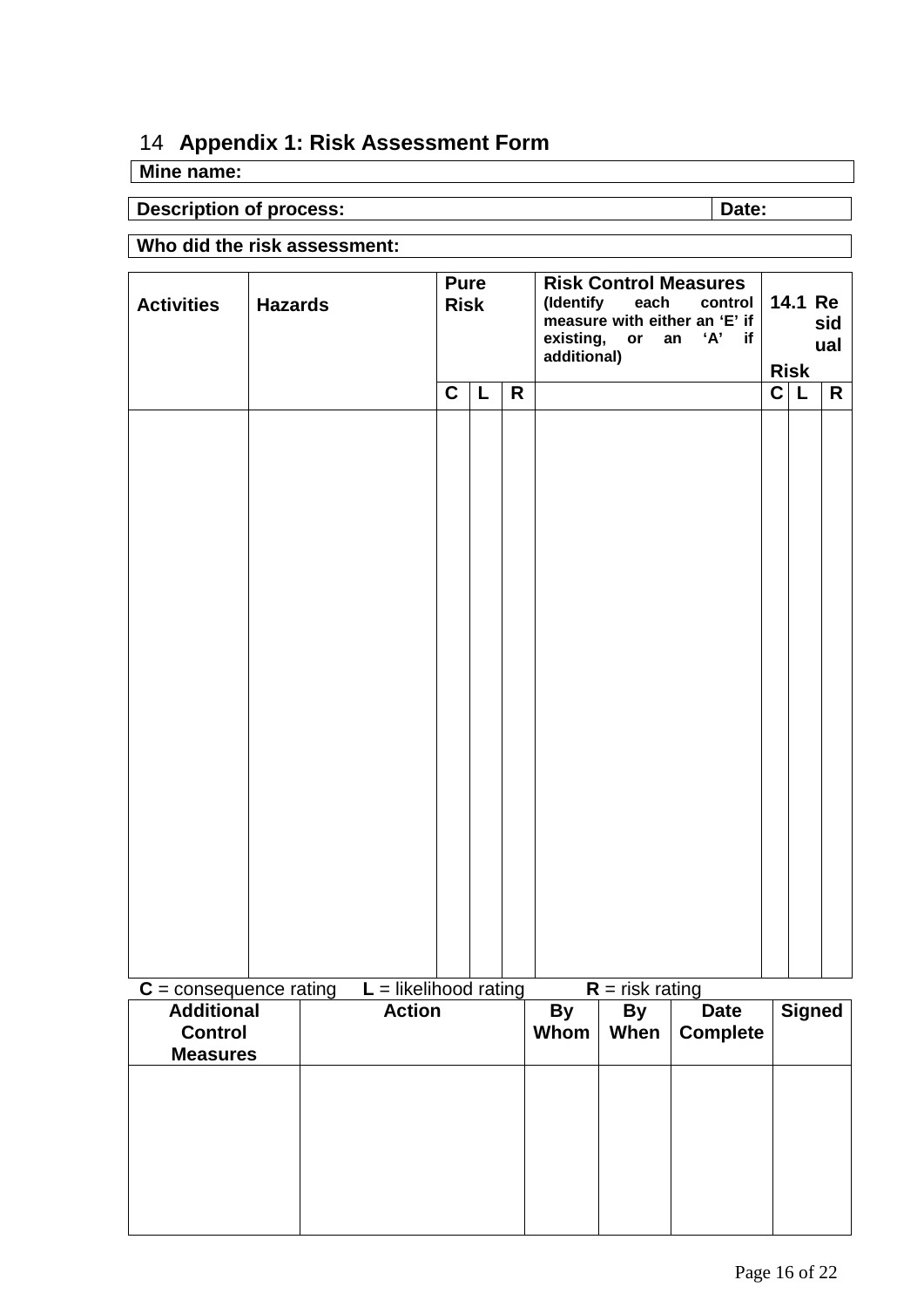#### **Appendix 2: Examples of Common Hazards and Possible Risk Control Measures**

| <b>Typical Activities/</b><br><b>Natural Features</b>        | <b>Common Hazards</b><br>(that<br>could<br>in<br>result<br>unacceptable risk)                | <b>Examples of Possible Risk Control</b><br><b>Measures</b>                                                                                                                                                                             |
|--------------------------------------------------------------|----------------------------------------------------------------------------------------------|-----------------------------------------------------------------------------------------------------------------------------------------------------------------------------------------------------------------------------------------|
| a vehicle<br>Driving<br>on site                              | A vehicle is driven too fast<br>and collides with another<br>vehicle or person               | Speed restriction signs<br>$\bullet$<br>Speed bumps<br>$\bullet$                                                                                                                                                                        |
|                                                              | A vehicle is driven off the<br>edge of an elevated road                                      | Construct barriers such as a<br>$\bullet$<br>windrow along each edge<br>Review road widths and/or<br>$\bullet$<br>traffic flow direction (2-way or<br>$1$ -way $)$                                                                      |
|                                                              | collides<br>vehicle<br>A<br>with<br>another vehicle or strikes a<br>pedestrian while parking | Designated parking bays<br>$\bullet$<br>Specify parking orientation<br>$\bullet$<br>Stop logs for each vehicle to<br>$\bullet$<br>park against.                                                                                         |
| Dams/Ponds/Sum<br>ps/Creeks                                  | A person falls<br>into the<br>water                                                          | Erect a fence to stop access<br>$\bullet$<br>signs<br>Erect<br>warning<br>Οf<br>٠<br>drowning<br>hazard<br>and<br>prohibiting access                                                                                                    |
| Rocky<br>outcrops<br>with cliffs or steep<br>drop-offs/banks | A person falls over the<br>edge of a rocky outcrop                                           | Back fill area or excavate to<br>$\bullet$<br>slope to a gentler<br>change<br>gradient<br>Erect a fence to stop access<br>٠<br>Erect signs warning of falling<br>hazard and prohibiting access                                          |
|                                                              | A person is struck/buried<br>by loose rocks or collapse<br>of bank                           | Remove loose rocks<br>$\bullet$<br>Pull steep embankments down<br>$\bullet$<br>with an excavator or back-hoe<br>Erect a fence to stop access<br>٠<br>Erect signs warning of falling<br>hazard and prohibiting access                    |
| Open shafts                                                  | A person falls into shaft                                                                    | Backfill the shaft to eliminate<br>$\bullet$<br>the hazard<br>Place a cover over the shaft<br>٠<br>that doesn't allow people to fall<br>through<br>Erect a fence around shaft to<br>stop access with signs posted<br>prohibiting access |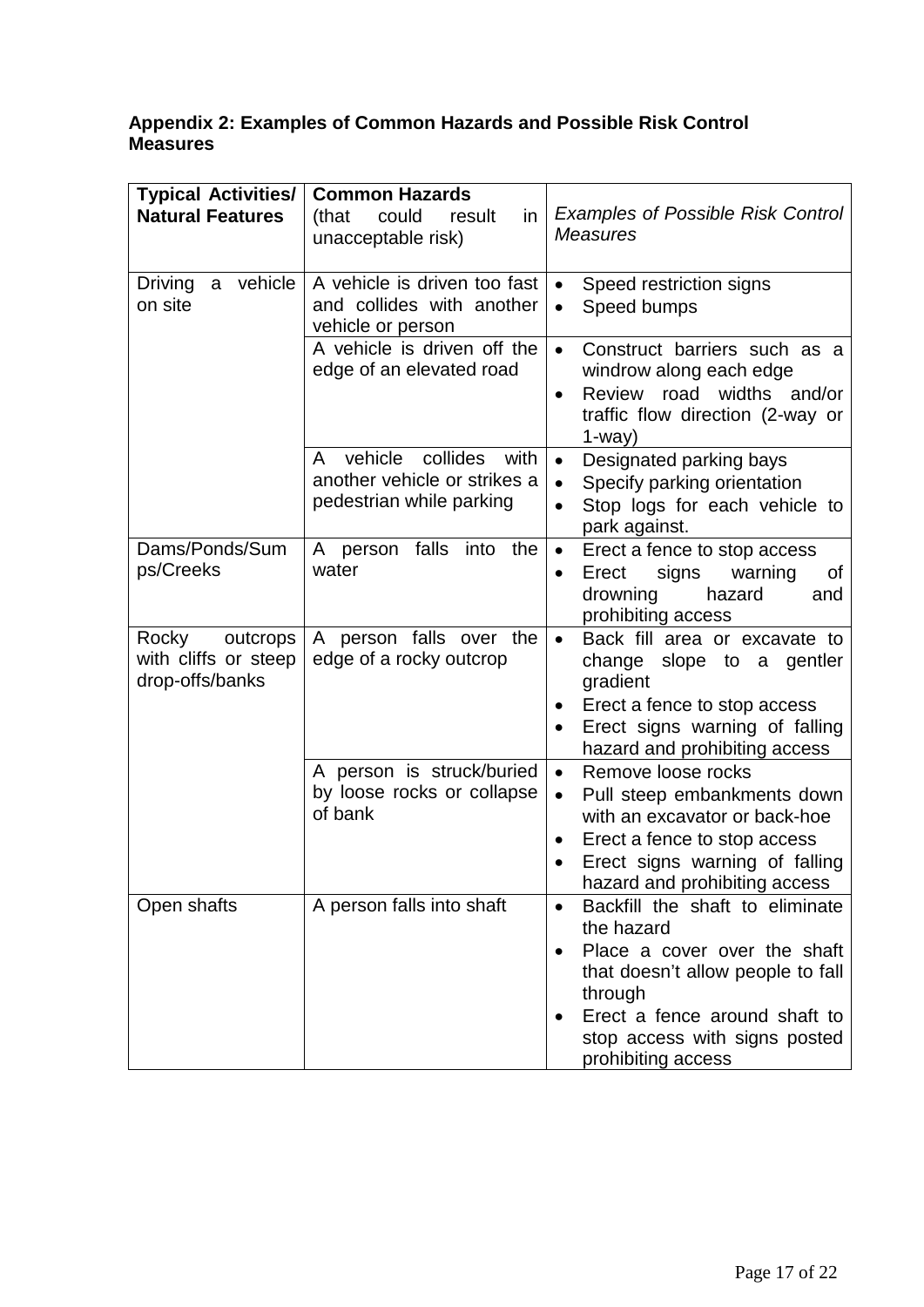| <b>Typical Activities/</b><br><b>Natural Features</b> | <b>Common Hazards</b><br>(that<br>could<br>result<br>in<br>unacceptable risk)                   | <b>Examples of Possible Risk Control</b><br><b>Measures</b>                                                                                                                                                                                                                                                                          |
|-------------------------------------------------------|-------------------------------------------------------------------------------------------------|--------------------------------------------------------------------------------------------------------------------------------------------------------------------------------------------------------------------------------------------------------------------------------------------------------------------------------------|
| Walking<br>around                                     | A person trips or slips over                                                                    | Marked pathways and tracks<br>$\bullet$                                                                                                                                                                                                                                                                                              |
| site                                                  |                                                                                                 | Regular maintenance on tracks<br>$\bullet$<br>paths,<br>and<br>removal<br>οf<br>obstacles<br>Equipment and stores kept tidy<br>٠<br>in designated locations<br>Hoses and electric leads rolled<br>up when not in use<br>Restrict access<br>during<br>wet<br>weather                                                                  |
|                                                       | A<br>person<br>enters<br>a<br>restricted area                                                   | Identify such areas, barricade,<br>$\bullet$<br>install signs                                                                                                                                                                                                                                                                        |
|                                                       | child<br>drinks<br>from<br>A<br>a<br>cordial bottle that contains<br>a chemical.                | Store hazardous substances in<br>$\bullet$<br>secure location in correct<br>a<br>containers suitably labelled.<br>Have a Material Safety Data<br>Sheet (MSDS)<br>for<br>each<br>chemical used on site readily<br>available<br>Display appropriate hazchem<br>hazardous<br>signs<br>where<br>substances are<br>stored<br>and<br>used. |
|                                                       | A child climbs on<br>equipment or structures<br>not intended for that<br>purpose and falls off. | such<br>Identify<br>accessible<br>$\bullet$<br>equipment and structures and<br>barricade and/or erect warning<br>signs prohibiting access                                                                                                                                                                                            |
|                                                       | A person is struck by<br>falling<br>rock<br>from<br>underground<br>tunnel<br>walls/roof         | Appropriate ground support<br>Regular program of inspection<br>$\bullet$<br>and barring down.<br>Wear<br>appropriate<br>personal<br>$\bullet$<br>protective equipment such as<br>hard hat and steel capped<br>boots.                                                                                                                 |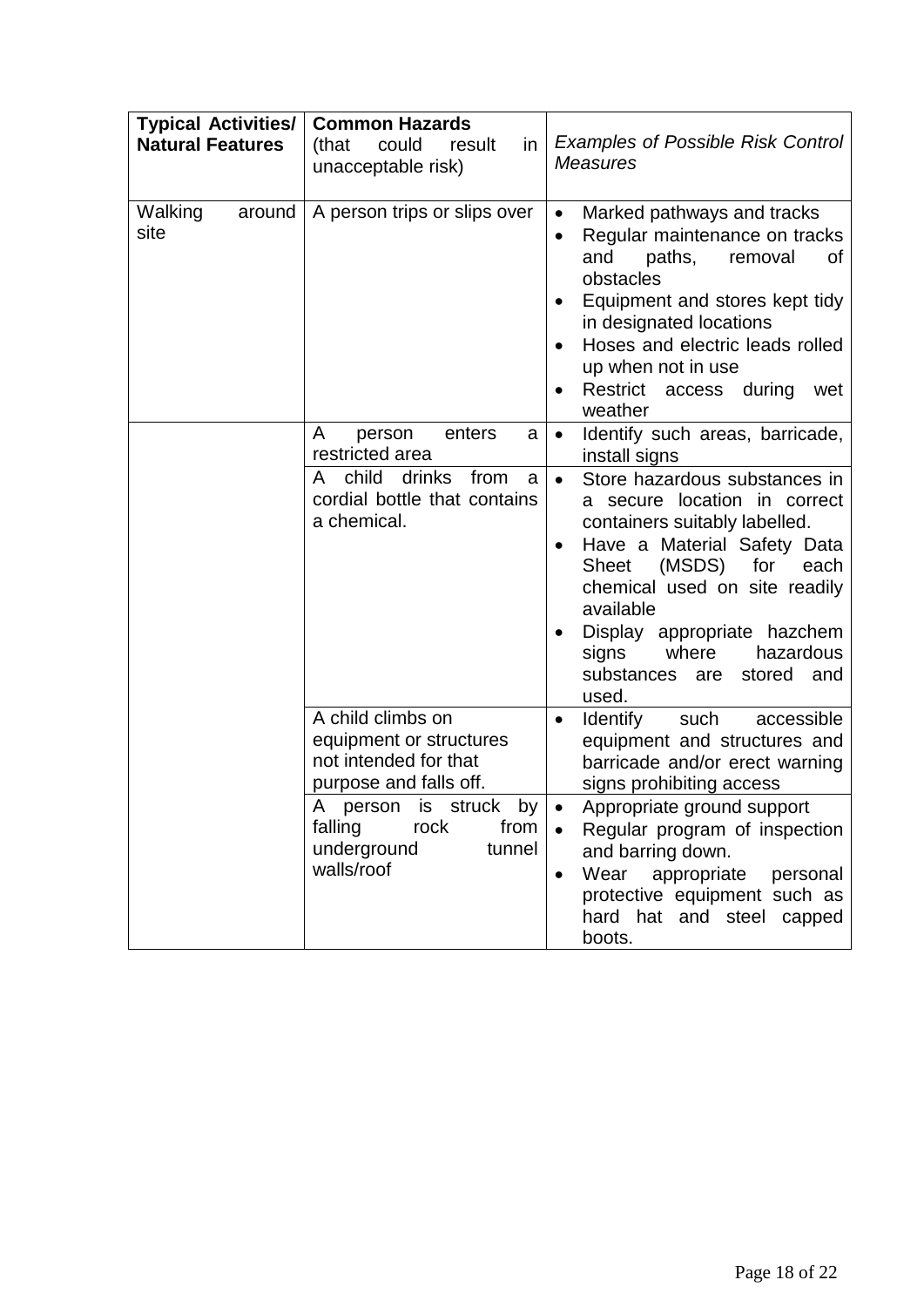| <b>Typical Activities/</b><br><b>Natural Features</b> | <b>Common Hazards</b><br>could<br>(that<br>result<br>in<br>unacceptable risk)                                                          | <b>Examples of Possible Risk Control</b><br><b>Measures</b>                                                                                                                                                                                                                                                                                                                                                                                                                                                                                                                                  |
|-------------------------------------------------------|----------------------------------------------------------------------------------------------------------------------------------------|----------------------------------------------------------------------------------------------------------------------------------------------------------------------------------------------------------------------------------------------------------------------------------------------------------------------------------------------------------------------------------------------------------------------------------------------------------------------------------------------------------------------------------------------------------------------------------------------|
| Ladders                                               | A person falls from<br>a<br>ladder.                                                                                                    | Provide a ladder cage<br>for<br>$\bullet$<br>ladders longer than 6m.<br>Secure ladder to structure<br>$\bullet$<br>ensuring that the ladder does<br>not overhang. Preferably it<br>should not be greater than 75°<br>to the horizontal.<br>Provide a secure landing with<br>appropriate handrails and have<br>ladder extend at least<br>the<br>900mm above the landing.<br>Advise people climbing<br>the<br>٠<br>ladder to maintain 3 points of<br>contact<br>Have each person attach an<br>$\bullet$<br>appropriate fall arrest device.<br>Only permit one person on<br>ladder at any time. |
| Digging on site                                       | A person undermines a<br>rock face/bank.                                                                                               | down<br>the<br>Scrape<br>rock<br>$\bullet$<br>face/bank with a backhoe on a<br>regular basis to maintain the<br>slope at a stable angle (angle<br>of repose of the material)<br>Supervise digging activities.<br>٠<br>Pre-excavate material to be<br>dug over by tourists and place<br>in stable piles away from the<br>rock face/bank. Barricade the<br>excavated area.<br>Restrict<br>during<br>access<br>wet<br>weather                                                                                                                                                                   |
|                                                       | Loosened rock rolls onto<br>feet and/or hands                                                                                          | Specify wearing gloves and closed<br>shoes to protect against minor<br>abrasions.                                                                                                                                                                                                                                                                                                                                                                                                                                                                                                            |
|                                                       | A person digs without any<br>protection from<br>the sun<br>resulting in them suffering<br>heat stress.<br>A person is struck by a tool | drinking<br>Ensure<br>water<br>is<br>$\bullet$<br>available<br>and<br>encourage<br>consumption<br>Specify<br>wearing<br>hat<br>and<br>$\bullet$<br>sunscreen.<br>Provide covered area to rest.<br>Provide adequate air flow.<br>$\bullet$<br>Ensure pick heads are secure<br>$\bullet$<br>and handles are in good order<br><b>Ensure</b><br>adequate clearance<br>٠<br>from fellow tourists<br>Demonstrate use of tools                                                                                                                                                                      |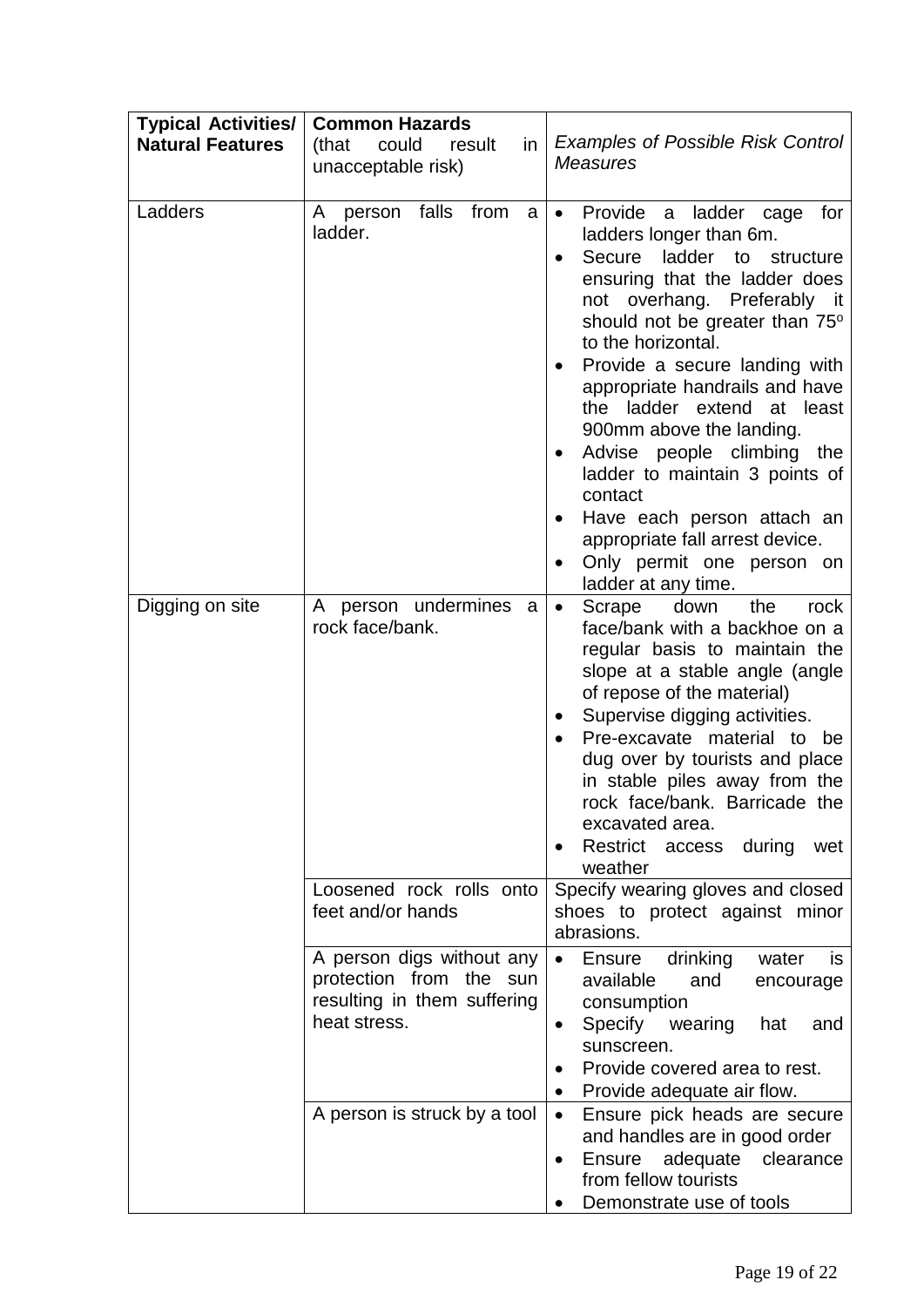| <b>Typical Activities/</b><br><b>Natural Features</b> | <b>Common Hazards</b><br>could<br>(that<br>result<br>in<br>unacceptable risk) | <b>Examples of Possible Risk Control</b><br><b>Measures</b>                                                                                                                                                                                                                                                                                                                                                                                                                                |
|-------------------------------------------------------|-------------------------------------------------------------------------------|--------------------------------------------------------------------------------------------------------------------------------------------------------------------------------------------------------------------------------------------------------------------------------------------------------------------------------------------------------------------------------------------------------------------------------------------------------------------------------------------|
|                                                       | A person is struck by rock<br>fragments                                       | Ensure<br>adequate<br>clearance<br>$\bullet$<br>from fellow tourists<br>Specify wearing<br>of<br>safety<br>٠<br>glasses                                                                                                                                                                                                                                                                                                                                                                    |
|                                                       | A person lifts heavy rocks                                                    | Awareness of correct<br>lifting<br>$\bullet$<br>techniques                                                                                                                                                                                                                                                                                                                                                                                                                                 |
| Operating<br>equipment/ heavy<br>mobile machinery     | person is struck by<br>A<br>heavy mobile equipment                            | Don't operate heavy mobile<br>$\bullet$<br>equipment while tourists are in<br>the vicinity<br><b>Use</b><br>trained<br>operators<br>to<br>$\bullet$<br>operate equipment<br>Regular maintenance program<br>to manufactures specification<br>Pre-start checks<br>$\bullet$<br>Wear high visibility vests<br>٠<br>Restrict access<br>by tourist<br>$\bullet$<br>vehicles in the vicinity of heavy<br>mobile equipment<br>Radio communication between<br>$\bullet$<br>tour guide and operator |
|                                                       | caught<br>is<br>in<br>A<br>person<br>moving<br>rotating<br>or<br>machinery    | Provide<br>adequate<br>$\bullet$<br>guards,<br>covers screens<br>Fence off tourist access<br>$\bullet$                                                                                                                                                                                                                                                                                                                                                                                     |
|                                                       | A person is overcome by<br>engine<br>fumes<br>in<br>underground tunnel        | $\bullet$<br>Provide adequate fresh air and<br>exhaust ventilation                                                                                                                                                                                                                                                                                                                                                                                                                         |
|                                                       | A vehicle catches fire.                                                       | Display 'No Smoking or Naked<br>$\bullet$<br>Flame' signs in vicinity of fuel<br>and oil<br>storage<br>areas<br>and<br>refuelling areas.<br>Ready access to fire fighting<br>$\bullet$<br>equipment such as appropriate<br>fire extinguishers for the type of<br>fire, fire hydrants and water<br>hoses.                                                                                                                                                                                   |
|                                                       | who is<br>person<br>not<br>A<br>authorised starts a piece of<br>equipment.    | $\bullet$<br>Restrict access to equipment<br>keys/start buttons                                                                                                                                                                                                                                                                                                                                                                                                                            |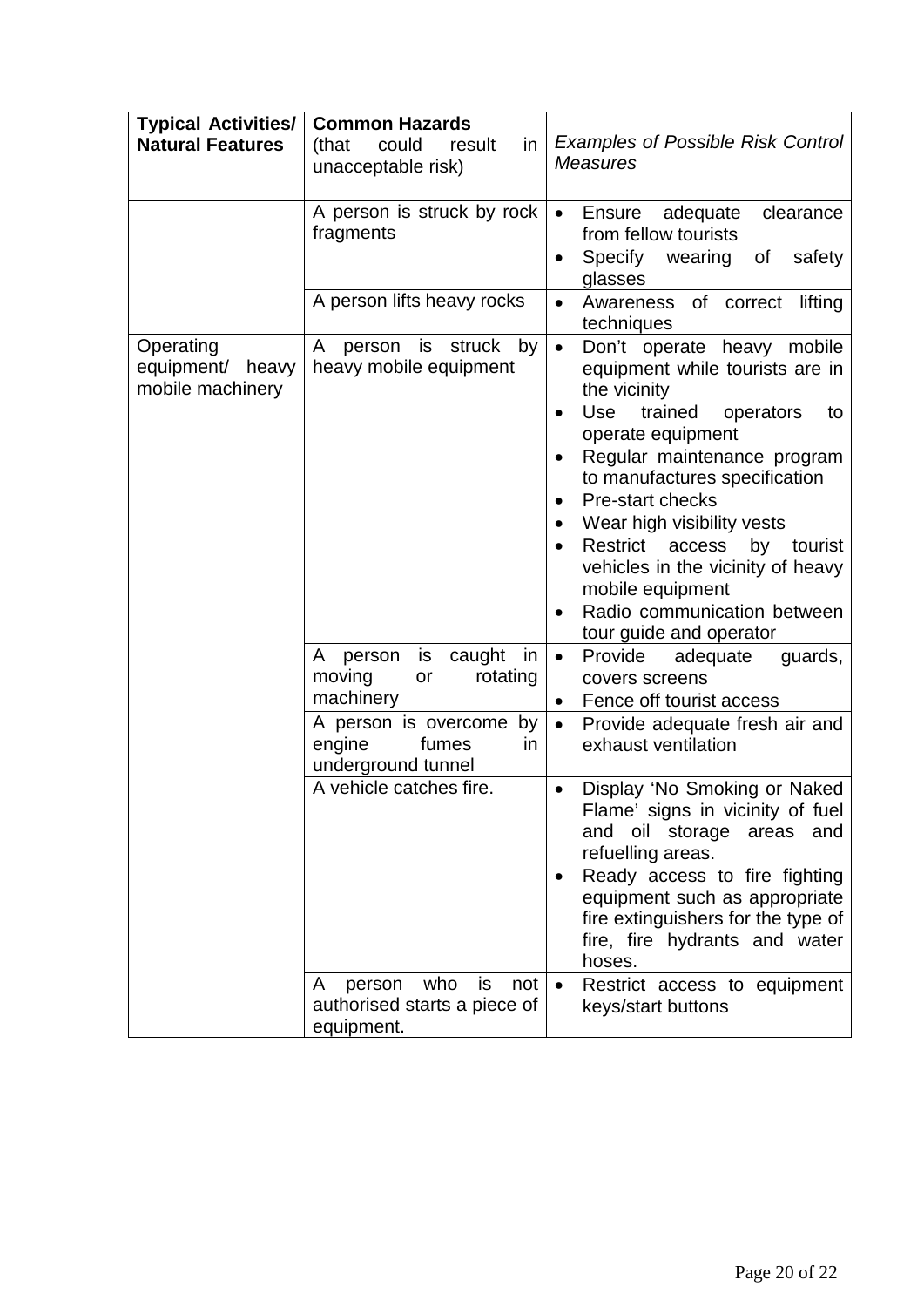#### **Appendix 3: Sample Partial Risk Assessment Record**

## **Mine name: XYZ Tourist Mine**

# **Description of process: Tourists dig for gold on hillside | Date:**

## <span id="page-20-0"></span>**Who did the risk assessment: John Smith (SSE), Rob Brown (supervisor)**

| <b>Activities</b>                                                       |                                                    | <b>Hazards</b>                                    |                         |                | <b>Pure</b><br><b>Risk</b> |                   | <b>Risk Control</b><br><b>Measures</b>                                 |                                                                                                                             |                                | 14.2 Residual  |                |    |  |
|-------------------------------------------------------------------------|----------------------------------------------------|---------------------------------------------------|-------------------------|----------------|----------------------------|-------------------|------------------------------------------------------------------------|-----------------------------------------------------------------------------------------------------------------------------|--------------------------------|----------------|----------------|----|--|
|                                                                         |                                                    |                                                   |                         |                |                            |                   | (Identify each control                                                 |                                                                                                                             | <b>Risk</b>                    |                |                |    |  |
|                                                                         |                                                    |                                                   |                         | $\mathbf C$    | L                          | R                 | measure with either an<br>'E' if existing, or an 'A' if<br>additional) |                                                                                                                             |                                | $\mathbf C$    | L              | R  |  |
| Driving a<br>vehicle on<br>site                                         | too<br>collides<br>person                          | A vehicle is driven<br>fast<br>another vehicle or | and<br>with             | $\overline{4}$ | 5                          | 23                | <b>Speed</b><br>signs (E)                                              | restriction<br>Speed bumps (A)                                                                                              |                                | $\overline{4}$ | $\overline{2}$ | 14 |  |
| Digging for<br>gold                                                     | A                                                  | undermines<br>rock face/bank.                     | person<br>a             | $\overline{4}$ | 5                          | 23                | <b>Scrape</b><br>a<br>regular<br>Supervise                             | down<br>rock face/bank with<br>backhoe<br><b>on</b><br>basis<br>maintain the slope<br>at a stable angle. (A)<br>activities. | the<br>a<br>to                 | $\overline{4}$ | 1              | 10 |  |
|                                                                         |                                                    |                                                   |                         | $\overline{2}$ | $\overline{4}$             | 12                | (E)                                                                    |                                                                                                                             |                                | $\overline{2}$ | $\overline{2}$ | 5  |  |
| Operating<br>equipment/<br>heavy<br>mobile<br>machinery                 | Loosened<br>rolls                                  | feet/hands                                        | rocks<br>onto           | $\overline{4}$ | 5                          | 23                | <b>Specify</b><br>gloves and<br>shoes<br>against<br>abrasions. (E)     | wearing<br>to                                                                                                               | closed<br>protect<br>minor     | $\overline{4}$ | 1              | 10 |  |
|                                                                         | A person is struck<br>by heavy mobile<br>equipment |                                                   |                         |                |                            |                   | <b>Enforce</b><br>which<br>heavy<br>(E)                                | site<br><b>states</b><br>equipment will<br>be operated in<br>vicinity of tourists.                                          | rule,<br>that<br>mobile<br>not |                |                |    |  |
| $C =$ consequence rating                                                |                                                    |                                                   | $L =$ likelihood rating |                |                            |                   |                                                                        | $R =$ risk rating                                                                                                           |                                |                |                |    |  |
| <b>Additional</b><br><b>Action</b><br><b>Control</b><br><b>Measures</b> |                                                    |                                                   |                         |                |                            | <b>By</b><br>Whom | <b>By</b><br>When                                                      |                                                                                                                             | <b>Date</b><br><b>Complete</b> |                | <b>Signed</b>  |    |  |